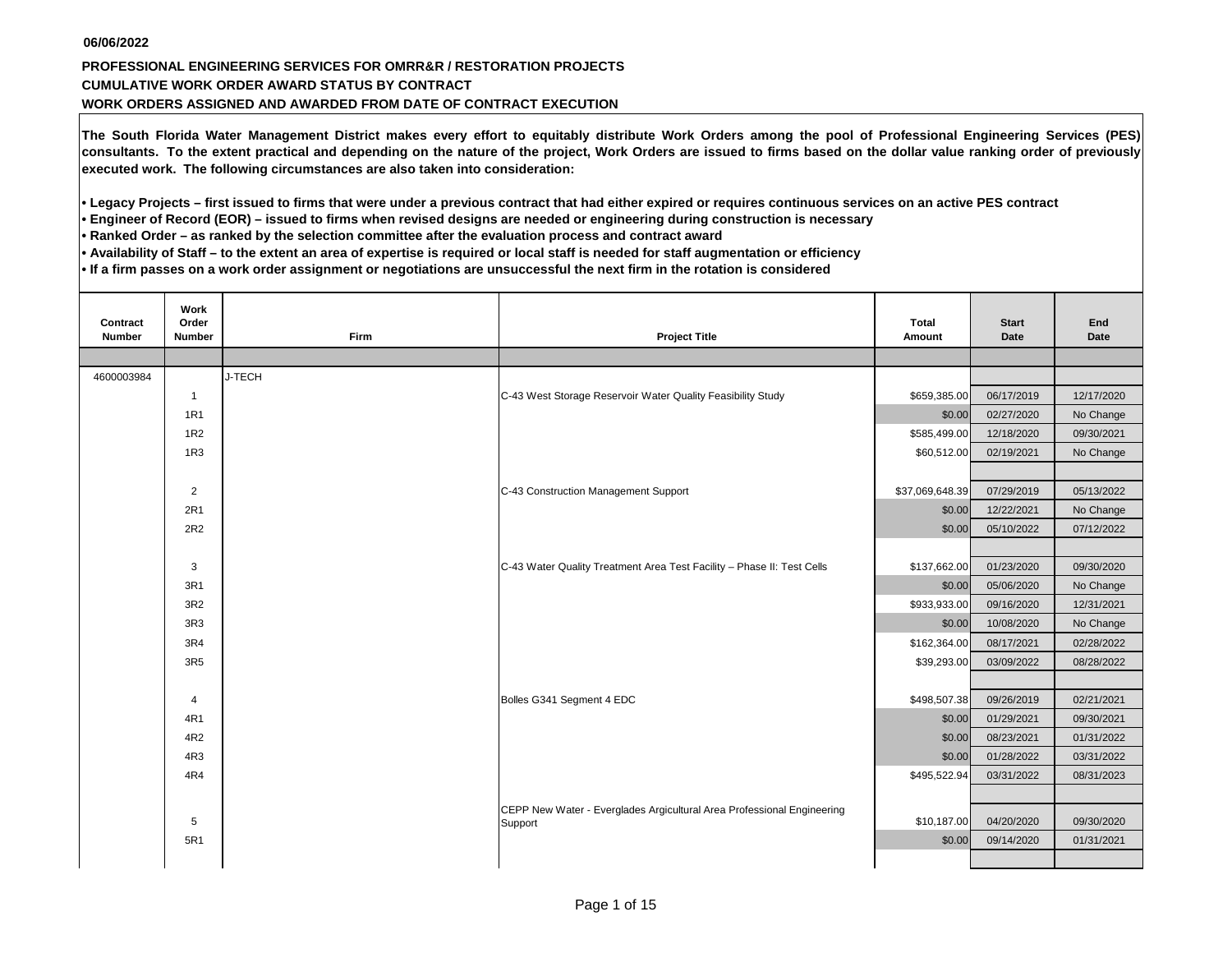|            | 6              | Bolles Canal - Segment 5                                                    | \$588,212.96 | 09/03/2020              | 03/30/2021 |
|------------|----------------|-----------------------------------------------------------------------------|--------------|-------------------------|------------|
|            | 6R1            |                                                                             | \$0.00       | 01/29/2020              | 09/30/2021 |
|            | 6R2            |                                                                             | \$0.00       | 08/02/2021              | 12/30/2021 |
|            | 6R3            |                                                                             | \$0.00       | 01/28/2022              | 03/31/2022 |
|            |                |                                                                             |              |                         |            |
|            | $\overline{7}$ | Engineering and Construction Bureau Support                                 | \$97,939.00  | 08/13/2020              | 09/30/2021 |
|            | 7R1            |                                                                             | \$97,939.00  | 10/30/2020              | No Change  |
|            | 7R2            |                                                                             | \$32,215.00  | 05/05/2021              | No Change  |
|            | 7R3            |                                                                             | \$28,242.00  | 06/09/2021              | No Change  |
|            |                |                                                                             |              |                         |            |
|            | 8              | L8 FEB G-539 Butterfly Valve Replacement Corrected Final/Ready to Advertise | \$197,753.18 | 01/29/2021              | 03/30/2022 |
|            | 8R1            | Design                                                                      | \$0.00       | 04/05/2022              |            |
|            |                |                                                                             |              |                         | 09/30/2022 |
|            |                | C43 WBSR WQC Inline Alum Injection System Corrected Final/Ready to          |              |                         |            |
|            | 9              | Advertise Design                                                            | \$597,191.72 | 04/27/2021              | 11/30/2021 |
|            | 9R1            |                                                                             | \$21,755.36  | 10/29/2021              | 12/30/2021 |
|            | 9R2            |                                                                             | \$0.00       | 12/16/2021              | 05/13/2022 |
|            | 9R3            |                                                                             | \$40,875.76  | 05/10/2022              | 03/30/2023 |
|            |                |                                                                             |              |                         |            |
|            | 10             | L-8 FEB Feasibilty Study                                                    | \$296,889.74 | 04/12/2022              | 04/28/2023 |
|            |                |                                                                             |              |                         |            |
|            | 11             | Buttefly Valve replacement EDC (EOR)                                        | \$0.00       |                         |            |
|            |                |                                                                             |              |                         |            |
|            |                |                                                                             |              |                         |            |
|            |                |                                                                             |              |                         |            |
|            |                |                                                                             |              |                         |            |
| 4600003985 |                | STANTEC CONSULTING SERVICES                                                 |              |                         |            |
|            | $\mathbf{1}$   | Control Panel Upgrades for BCB Golden Gate Structures, GG-1, 2 & 3          | \$173,649.52 | 08/22/2019              | 07/31/2020 |
|            | <b>1R1</b>     |                                                                             | \$22,665.00  | 05/26/2020              | 10/13/2020 |
|            |                |                                                                             |              |                         |            |
|            | $\overline{2}$ | L63N Canal Aquifer Storage and Recovery System                              | \$89,246.49  | 10/23/2019              | 07/31/2020 |
|            | 2R1            |                                                                             | \$0.00       | 04/10/2021              | 04/30/2021 |
|            |                |                                                                             |              |                         |            |
|            | 3              | STA 1W Expansion # 1 - STA EDC Project                                      | \$827,966.18 | 10/15/2019              | 07/31/2020 |
|            | 3R1            |                                                                             | \$0.00       | 07/22/2020              | 01/31/2021 |
|            | 3R2            |                                                                             | \$0.00       | 01/21/2021              | 09/30/2021 |
|            |                |                                                                             |              |                         |            |
|            |                | Lake Okee Watershed Restoration (LOWRP) ASR Wells Phase 1                   |              | \$603,644.33 11/13/2019 | 06/11/2020 |
|            | 4R1            |                                                                             | \$0.00       | 08/11/2020              | 08/31/2020 |
|            | 4R2            |                                                                             | \$87,522.04  | 10/02/2020              | 01/31/2021 |
|            | 4R3            |                                                                             | \$0.00       | 01/21/2021              | 03/31/2021 |
|            | 4R4            |                                                                             | \$0.00       | 04/19/2021              | 04/30/2021 |
|            | 4R5            |                                                                             | \$408,983.22 | 03/09/2022              | 04/30/2022 |
|            | 4R6            |                                                                             | \$113,023.67 | 05/10/2022              | 09/30/2022 |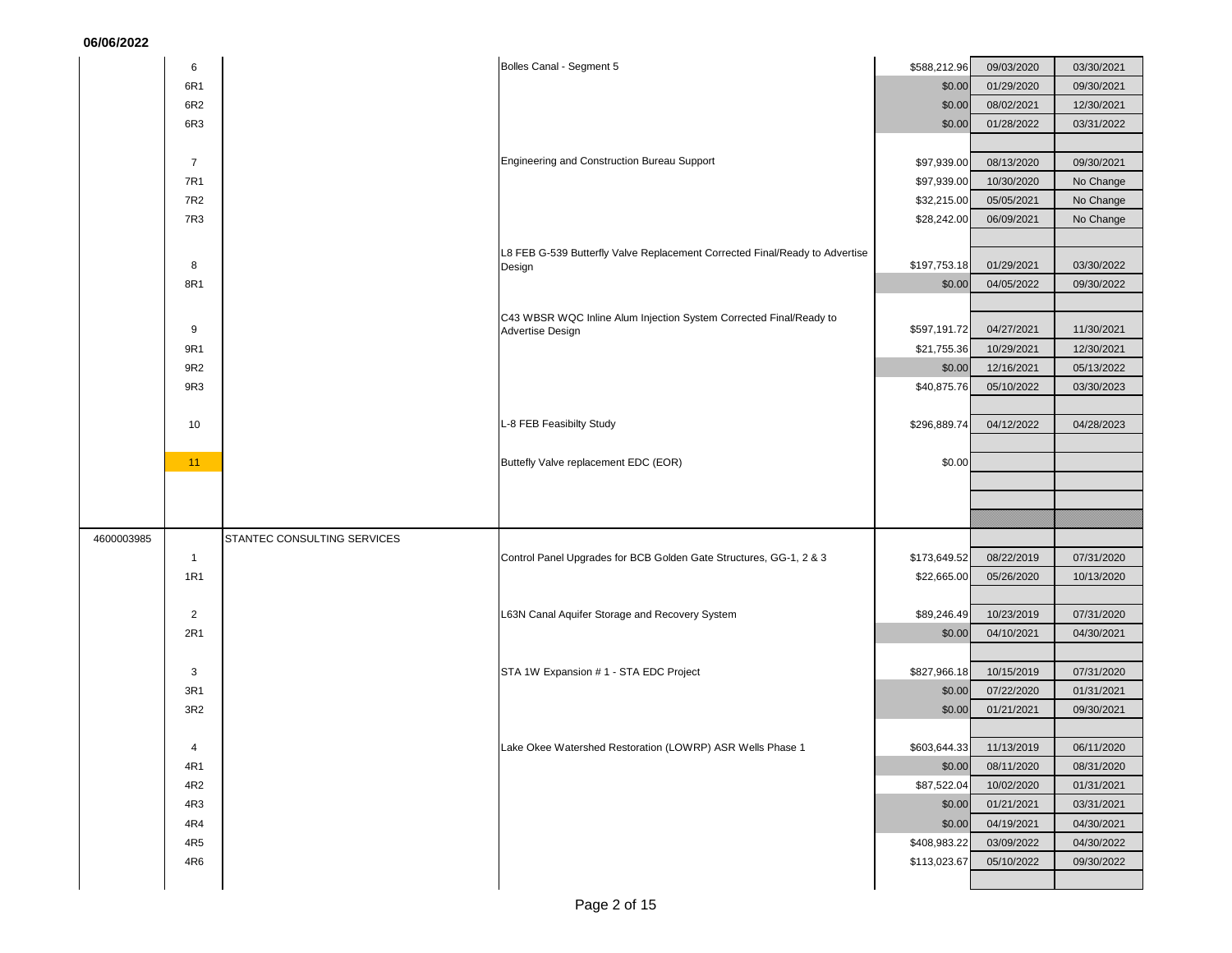| 5R1<br>\$0.00<br>5R2<br>\$0.00<br>5R3<br>\$0.00                                                                  | 04/09/2020<br>06/25/2020<br>06/25/2020<br>09/30/2020<br>09/18/2020<br>03/31/2021<br>05/05/2021<br>09/30/2021 |
|------------------------------------------------------------------------------------------------------------------|--------------------------------------------------------------------------------------------------------------|
|                                                                                                                  |                                                                                                              |
|                                                                                                                  |                                                                                                              |
|                                                                                                                  |                                                                                                              |
| 5R4<br>\$44,475.50                                                                                               |                                                                                                              |
| 5R5<br>\$0.00                                                                                                    | 11/03/2021<br>04/30/2022                                                                                     |
| 5R6<br>\$0.00                                                                                                    | 04/22/2022<br>09/30/2022                                                                                     |
|                                                                                                                  |                                                                                                              |
| Water Treatment Technology Evaluation (ASR)<br>\$179,543.60<br>6                                                 | 02/21/2020<br>06/30/2020                                                                                     |
| 6R1<br>\$0.00                                                                                                    | 05/15/2020<br>08/31/2020                                                                                     |
| 6R2<br>\$0.00                                                                                                    | 09/08/2020<br>12/31/2020                                                                                     |
| 6R <sub>3</sub><br>\$0.00                                                                                        | 10/02/2020<br>No Change                                                                                      |
| 6R4<br>\$26,846.80                                                                                               | 03/24/2021<br>04/30/2021                                                                                     |
| $\overline{7}$<br>\$244,908.55                                                                                   | 07/01/2020<br>03/30/2021                                                                                     |
| Collier County Sub-Regional Water Quality Feasibility Study<br>7R1<br>\$0.00                                     | 07/22/2020<br>No Change                                                                                      |
|                                                                                                                  |                                                                                                              |
| Control Panel Upgrades, Design, Build, Installation, Commissioning & Training                                    |                                                                                                              |
| Pump Station G-310<br>8<br>\$188,931.00                                                                          | 10/23/2020<br>07/31/2021                                                                                     |
| Design consultant for the Preliminary design of the S-332B and S-332C                                            |                                                                                                              |
| 9<br>\$2,492,923.07<br><b>Replacement Pump Stations</b>                                                          | 02/25/2021<br>05/13/2022                                                                                     |
| 9R1<br>\$16,757.70                                                                                               | 05/20/2021<br>No Change                                                                                      |
| 9R2<br>\$0.00                                                                                                    | 02/09/2022<br>06/30/2022                                                                                     |
|                                                                                                                  |                                                                                                              |
| L-63N & L-64 Continuous Coring Specilaized Hydrogeological Services<br>\$1,221,808.81<br>10                      | 12/02/2020<br>01/31/2022                                                                                     |
| 10R1<br>\$0.00                                                                                                   | 04/07/2021<br>No Change                                                                                      |
| 10R2<br>\$643,169.77                                                                                             | 02/24/2022<br>12/23/2022                                                                                     |
| C-38S and C-38N Test ASR Well System Hydrogeological And Construction                                            |                                                                                                              |
| \$1,999,865.18<br>11<br>Oversight And Material Testing Services (EOR)                                            | 05/05/2021<br>01/31/2022                                                                                     |
| 11R1<br>\$0.00                                                                                                   | 04/22/2022<br>12/31/2022                                                                                     |
|                                                                                                                  |                                                                                                              |
| LOWRP ASR C-38S and C-38N Treatment System Proof of Concept Testing &<br>\$1,332,480.87<br>12<br>Design          | 04/12/2021<br>03/31/2022                                                                                     |
| 12R1<br>\$16,874.51                                                                                              | 09/24/2021<br>No Change                                                                                      |
| 12R2<br>\$253,416.77                                                                                             | 12/01/2021<br>No Change                                                                                      |
| 12R3<br>\$0.00                                                                                                   | 04/22/2022<br>09/16/2022                                                                                     |
|                                                                                                                  |                                                                                                              |
| Engine Control Panel Upgrade: Installation, Commissioning & Training Pump<br>13<br>\$187,852.00<br>Station G-335 | 05/13/2022<br>10/27/2021                                                                                     |
| 13R1<br>\$11,575.00                                                                                              | 03/01/2022<br>No Change                                                                                      |
|                                                                                                                  |                                                                                                              |
| Picayune Watershed Water Quality - Site Analysis Project<br>\$226,112.52<br>14                                   | 10/04/2021<br>05/13/2022                                                                                     |
| 14R1<br>\$13,000.00                                                                                              | 12/01/2021<br>No Change                                                                                      |
| 14R2<br>\$0.00                                                                                                   | 05/03/2022<br>10/31/2022                                                                                     |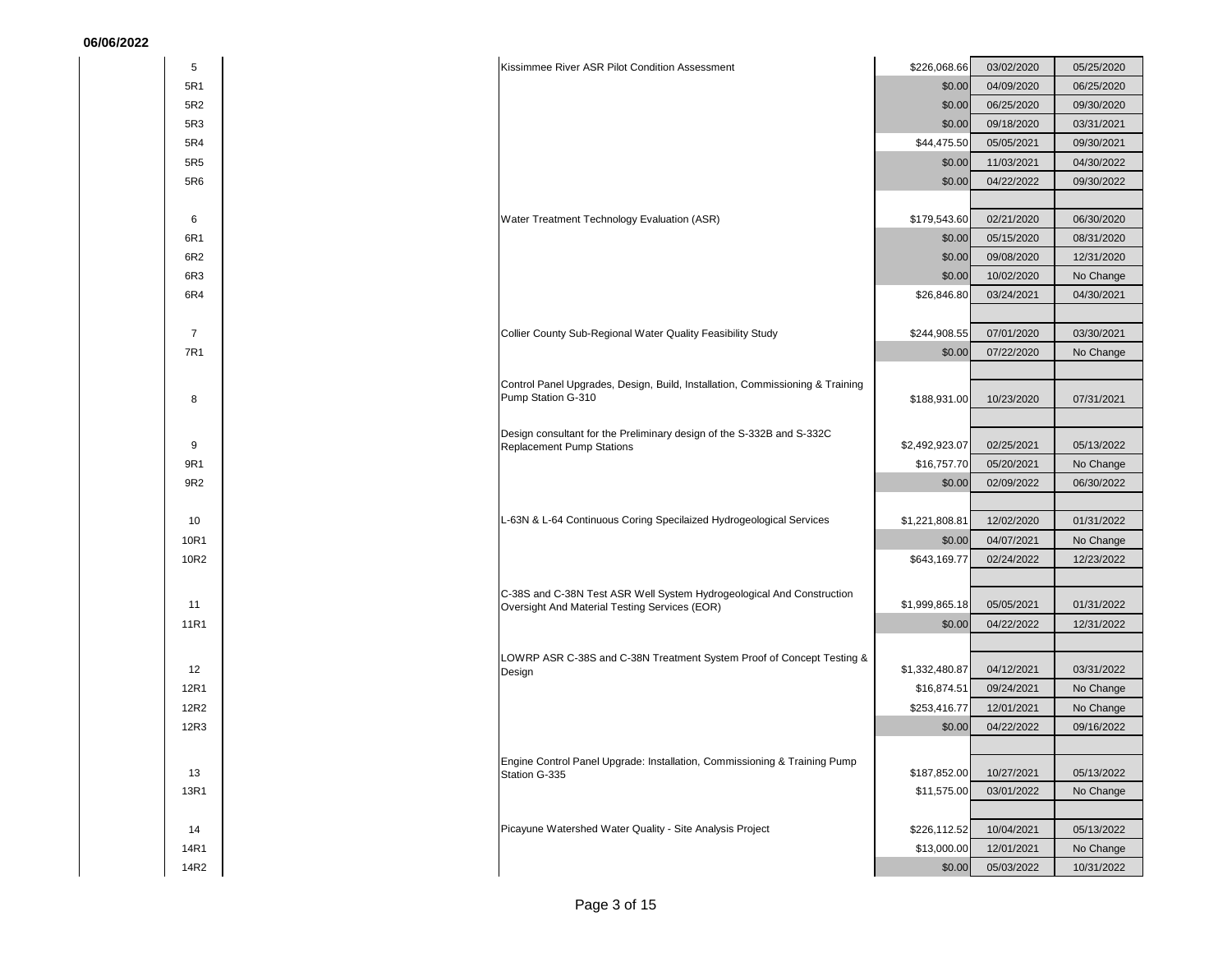|            | 15              |                             | LOWRP ASR Quality Assurance Project Plan Preparation (QAPP)                                                            | \$74,139.71    | 09/01/2021 | 11/08/2021 |
|------------|-----------------|-----------------------------|------------------------------------------------------------------------------------------------------------------------|----------------|------------|------------|
|            | 15R1            |                             |                                                                                                                        | \$0.00         | 11/17/2021 | 01/10/2022 |
|            |                 |                             |                                                                                                                        |                |            |            |
|            |                 |                             | LOWRP ASR C38S and C38N Treatment System proof of Concept Operation,                                                   |                |            |            |
|            | 16              |                             | Sampling and Testing                                                                                                   | \$781,649.57   | 09/15/2021 | 03/14/2022 |
|            |                 |                             |                                                                                                                        |                |            |            |
|            | 17              |                             | S-2, S-3, S-4, S-7 & S-8 Monitoring Panels Replacement EDC                                                             | \$1,003,647.39 | 02/18/2022 | 05/13/2024 |
|            |                 |                             |                                                                                                                        |                |            |            |
|            | 18              |                             | FAKA Union Command & Control Center PlusControl Panel Upgrade                                                          | \$0.00         |            |            |
|            |                 |                             |                                                                                                                        |                |            |            |
|            | 19              |                             | Localized Groundwater Model for C-38N & C-38S                                                                          | \$0.00         |            |            |
|            |                 |                             |                                                                                                                        |                |            |            |
|            | 20              |                             | LOWRP ASR Program Management                                                                                           | \$0.00         |            |            |
|            |                 |                             |                                                                                                                        |                |            |            |
|            | 21              |                             | C43 West Basin Storage Reservoir                                                                                       | \$1,288,593.10 | 05/25/2022 | 05/13/2024 |
|            |                 |                             |                                                                                                                        |                |            |            |
|            |                 |                             |                                                                                                                        |                |            |            |
|            |                 |                             |                                                                                                                        |                |            |            |
| 4600003986 |                 | <b>BROWN &amp; CALDWELL</b> |                                                                                                                        |                |            |            |
|            | $\mathbf{1}$    |                             | C-43 Reservoir Pump Station S-470 CMS                                                                                  | \$1,896,271.20 | 06/14/2019 | 05/13/2022 |
|            | <b>1R1</b>      |                             |                                                                                                                        | \$63,975.50    | 05/10/2022 | 05/13/2023 |
|            |                 |                             |                                                                                                                        |                |            |            |
|            | $\overline{2}$  |                             | CEPP New Water- Everglades Agri Area - STA A-2                                                                         | \$3,992,102.00 | 06/18/2019 | 06/30/2020 |
|            | 2R1             |                             |                                                                                                                        | \$67,186.00    | 09/24/2019 | No Change  |
|            | 2R2             |                             |                                                                                                                        | \$233,723.00   | 12/16/2019 | No Change  |
|            | 2R3             |                             |                                                                                                                        | \$540,479.00   | 03/23/2020 | 09/30/2020 |
|            | 2R4             |                             |                                                                                                                        | \$18,545.00    | 07/13/2020 | No Change  |
|            | 2R5             |                             |                                                                                                                        | \$109,475.00   | 09/18/2020 | 12/31/2020 |
|            |                 |                             |                                                                                                                        |                |            |            |
|            | 3               |                             | Consultant Services in Support of SMMS                                                                                 | \$19,024.04    | 07/03/2019 | 10/30/2019 |
|            | 3R1             |                             |                                                                                                                        | \$750.65       | 10/22/2019 | 09/30/2020 |
|            | 3R2             |                             |                                                                                                                        | \$12,496.85    | 03/09/2020 | No Change  |
|            | 3R <sub>3</sub> |                             |                                                                                                                        | \$14,662.65    | 03/12/2020 | No Change  |
|            | 3R4             |                             |                                                                                                                        | \$0.00         | 10/01/2020 | 09/30/2021 |
|            |                 |                             |                                                                                                                        |                |            |            |
|            | $\overline{4}$  |                             | Pumping Station Engineering Design Guidelines                                                                          | \$128,358.00   | 07/19/2019 | 01/20/2020 |
|            | 4R1             |                             |                                                                                                                        | \$0.00         | 01/13/2020 | 09/30/2020 |
|            | 4R2             |                             |                                                                                                                        | \$66,175.00    | 06/15/2020 | No Change  |
|            | 4R3             |                             |                                                                                                                        | \$0.00         | 10/22/2020 | 02/26/2021 |
|            |                 |                             |                                                                                                                        |                |            |            |
|            |                 |                             | CEPP New Water- Everglades Agri Area - STA A-2 - Intermediate / Final /<br>Corrected Final / Ready to Advertise Design |                |            |            |
|            | 5               |                             |                                                                                                                        | \$5,967,641.00 | 04/16/2020 | 04/30/2021 |
|            | 5R1             |                             |                                                                                                                        | \$389,798.00   | 08/03/2020 | No Change  |
|            | 5R2             |                             |                                                                                                                        | \$72,235.00    | 11/06/2020 | No Change  |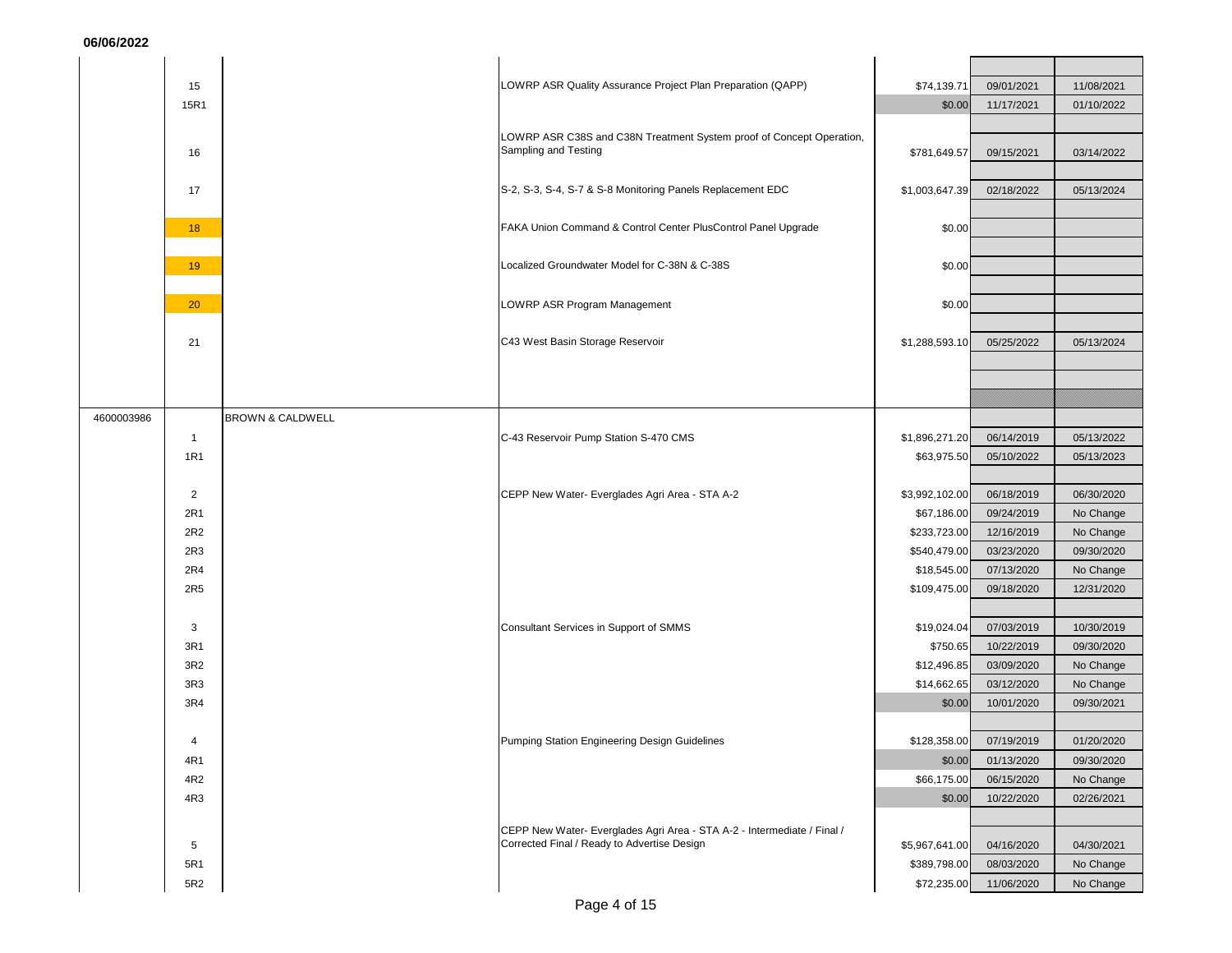| 06/06/2022 |  |
|------------|--|
|------------|--|

| VV/VV/V    |                 |                           |                                                                           |                |            |            |
|------------|-----------------|---------------------------|---------------------------------------------------------------------------|----------------|------------|------------|
|            | 5R3             |                           |                                                                           | \$352,871.00   | 12/07/2020 | No Change  |
|            | 5R4             |                           |                                                                           | \$242,099.00   | 01/14/2021 | No Change  |
|            | 5R <sub>5</sub> |                           |                                                                           | \$278,472.00   | 03/18/2021 | 06/30/2021 |
|            | 5R6             |                           |                                                                           | \$0.00         | 06/21/2021 | 09/30/2021 |
|            | 5R7             |                           |                                                                           | \$0.00         | 09/15/2021 | 11/29/2021 |
|            | 5R8             |                           |                                                                           | \$299,935.00   | 11/17/2021 | 05/13/2022 |
|            | 5R9             |                           |                                                                           | \$0.00         | 05/19/2022 | 09/30/2022 |
|            |                 |                           |                                                                           |                |            |            |
|            | 6               |                           | CEPP New Water- Everglades Agri Area - STA A-2 - Inflow/Outflow Canal EDC | \$852,292.62   | 05/08/2020 | 05/13/2022 |
|            |                 |                           |                                                                           |                |            |            |
|            | $\overline{7}$  |                           | SCADA Electronics Engineering Project Manager                             | \$338,711.16   | 07/29/2020 | 05/13/2022 |
|            | 7R1             |                           |                                                                           | \$0.00         | 04/07/2022 | 05/13/2024 |
|            |                 |                           |                                                                           |                |            |            |
|            | 8               |                           | CEPP New Water EAA STA A-2 EDC                                            | \$6,150,299.89 | 03/08/2021 | 05/13/2022 |
|            | 8R1             |                           |                                                                           | \$0.00         | 03/01/2022 | 02/23/2024 |
|            |                 |                           |                                                                           |                |            |            |
|            |                 |                           |                                                                           |                |            |            |
| 4600003987 |                 | HDR ENGINEERING           |                                                                           |                |            |            |
|            | $\mathbf{1}$    |                           | C-44 STA EDC                                                              | \$475,197.46   | 06/19/2019 | 09/30/2019 |
|            | <b>1R1</b>      |                           |                                                                           | \$0.00         | 10/15/2019 | 11/01/2019 |
|            | 1 <sub>R2</sub> |                           |                                                                           | \$846,871.29   | 11/15/2019 | 09/30/2020 |
|            | 1R3             |                           |                                                                           | \$1,383,170.26 | 04/17/2020 | 02/28/2021 |
|            | <b>1R4</b>      |                           |                                                                           | \$124,996.80   | 09/30/2020 | 07/31/2021 |
|            | 1R <sub>5</sub> |                           |                                                                           | \$578,044.21   | 04/14/2021 | 11/30/2021 |
|            | 1R6             |                           |                                                                           | \$249,955.19   | 09/08/2021 | 01/31/2022 |
|            | 1R7             |                           |                                                                           | \$160,134.00   | 11/02/2021 | No Change  |
|            | <b>1R8</b>      |                           |                                                                           | \$245,006.28   | 03/03/2022 | 09/30/2022 |
|            | 1R9             |                           |                                                                           | \$144,996.49   | 05/10/2022 | 12/31/2022 |
|            |                 |                           |                                                                           |                |            |            |
|            | $\overline{2}$  |                           | STA 1W Expansion #2 Pump Stations Constructions CMS                       | \$4,927,747.20 | 11/04/2020 | 01/31/2022 |
|            | 2R1             |                           |                                                                           | \$0.00         | 01/21/2022 | 12/31/2022 |
|            |                 |                           | S-193 Navigation Lock Gate Replacement Corrected Final/Ready to Advertise |                |            |            |
|            | 3               |                           | Design                                                                    | \$694,768.00   | 11/17/2021 | 05/13/2022 |
|            | 3R1             |                           |                                                                           | \$0.00         | 02/08/2022 | 11/18/2022 |
|            | 3R2             |                           |                                                                           | \$9,569.48     | 05/10/2022 | No Change  |
|            |                 |                           |                                                                           |                |            |            |
|            |                 |                           |                                                                           |                |            |            |
| 4600003988 |                 | <b>BLACK &amp; VEATCH</b> |                                                                           |                |            |            |
|            | $\mathbf{1}$    |                           | C-43 Package 4 Civil Works Construction - EDC                             | \$9,304,063.67 | 07/01/2019 | 05/13/2022 |
|            | 1R1             |                           |                                                                           | \$0.00         | 12/12/2019 | No Change  |
|            | 1R2             |                           |                                                                           | \$0.00         | 07/22/2020 | No Change  |
|            | 1R3             |                           |                                                                           | \$0.00         | 02/03/2021 | No Change  |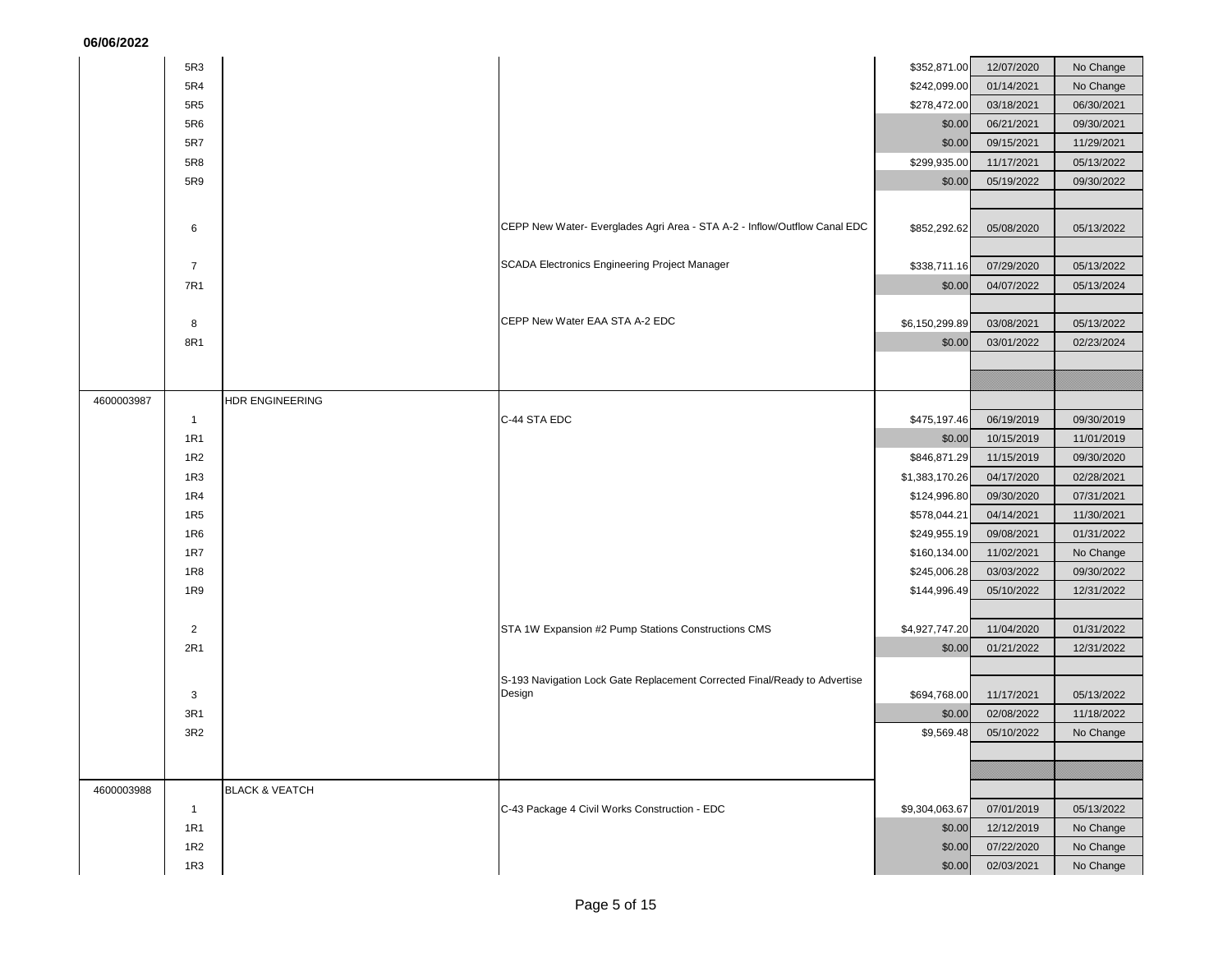|            | 1R4             |                                      |                                                                                                                 | \$0.00           | 02/17/2021 | No Change  |
|------------|-----------------|--------------------------------------|-----------------------------------------------------------------------------------------------------------------|------------------|------------|------------|
|            | 1R <sub>5</sub> |                                      |                                                                                                                 | \$0.00           | 03/15/2021 | No Change  |
|            | 1R6             |                                      |                                                                                                                 | \$0.00           | 07/28/2021 | No Change  |
|            | 1R7             |                                      |                                                                                                                 | \$0.00           | 09/01/2021 | No Change  |
|            | 1R8             |                                      |                                                                                                                 | \$0.00           | 05/13/2022 | 07/12/2022 |
|            |                 |                                      |                                                                                                                 |                  |            |            |
|            | $\overline{2}$  |                                      | Evaluation of Potential Impacts of three FEB in Lower West Coast, FL                                            | \$174,818.00     | 03/05/2020 | 03/05/2022 |
|            |                 |                                      |                                                                                                                 |                  |            |            |
|            | 3               |                                      | S-331 Command and Control Center Automation CMS                                                                 | \$820,442.00     | 07/12/2021 | 05/13/2022 |
|            | 3R1             |                                      |                                                                                                                 | \$0.00           | 05/17/2022 | 09/30/2023 |
|            |                 |                                      |                                                                                                                 |                  |            |            |
|            | 4               |                                      | Remote Sensing of Nitrogen and Phosphorous on Land and Water                                                    | \$389,461.00     | 05/21/2021 | 09/30/2021 |
|            | 4R1             |                                      |                                                                                                                 | \$0.00           | 09/14/2021 | 03/31/2022 |
|            |                 |                                      |                                                                                                                 |                  |            |            |
|            |                 |                                      | B134 Air Compressor and Blast Media Recovery Systems Replacement<br>Corrected Final / Ready to Advertise Design |                  |            |            |
|            | 5<br>5R1        |                                      |                                                                                                                 | \$259,224.00     | 10/13/2021 | 05/13/2022 |
|            |                 |                                      |                                                                                                                 | \$43,397.50      | 05/10/2022 | 02/13/2023 |
|            |                 |                                      | Eastern PBC Flood Protection Level of Service Assessment for Current and                                        |                  |            |            |
|            | 6               |                                      | <b>Future Sea Level Rise Conditions</b>                                                                         | \$1,366,792.00   | 04/05/2022 | 02/02/2024 |
|            |                 |                                      |                                                                                                                 |                  |            |            |
|            | $\overline{7}$  |                                      | Dam Safety Program Monitoring and Inspection Procedures                                                         | \$335,679.00     | 01/13/2022 | 06/27/2022 |
|            |                 |                                      |                                                                                                                 |                  |            |            |
|            | 8 <sup>°</sup>  |                                      | C23 to C44 Interconnect CMS                                                                                     | \$0.00           |            |            |
|            |                 |                                      |                                                                                                                 |                  |            |            |
|            |                 |                                      |                                                                                                                 |                  |            |            |
|            |                 |                                      |                                                                                                                 |                  |            |            |
| 4600003989 |                 | PARSONS ENVIRONMENT & INFRASTRUCTURE |                                                                                                                 |                  |            |            |
|            | $\overline{1}$  |                                      | <b>CEPP South Project Support</b>                                                                               | \$265,009.86     | 09/30/2019 | 09/30/2020 |
|            | 1R1             |                                      |                                                                                                                 | \$250,156.80     | 08/28/2020 | 09/30/2021 |
|            | 1R <sub>2</sub> |                                      |                                                                                                                 | \$257,450.00     | 11/04/2021 | 05/13/2022 |
|            | 1R3             |                                      |                                                                                                                 | \$0.00           | 05/04/2022 | 09/30/2022 |
|            |                 |                                      |                                                                                                                 |                  |            |            |
|            | $\overline{2}$  |                                      | G-420 Turning Vanes and Pump Modification CMS                                                                   | \$281,555.42     | 10/25/2019 | 09/24/2021 |
|            | 2R1             |                                      |                                                                                                                 | \$36,623.40      | 06/26/2021 | 11/13/2021 |
|            |                 |                                      |                                                                                                                 |                  |            |            |
|            | 3               |                                      | RS STA-1E Western Flow-way Modifications CMS                                                                    | \$670,420.16     | 02/19/2020 | 09/21/2021 |
|            | 3R1             |                                      |                                                                                                                 | \$1,403,244.72   | 03/02/2020 | 03/31/2022 |
|            | 3R2             |                                      |                                                                                                                 | \$7,273.40       | 09/23/2020 | No Change  |
|            | 3R <sub>3</sub> |                                      |                                                                                                                 | \$47,853.46      | 10/26/2020 | No Change  |
|            | 3R4             |                                      |                                                                                                                 | $-$ \$522,875.73 | 06/02/2021 | No Change  |
|            |                 |                                      |                                                                                                                 |                  |            |            |
|            | 4               |                                      | Clewiston FS Modernization Project                                                                              | \$246,024.24     | 04/22/2020 | 10/22/2021 |
|            | 4R1             |                                      |                                                                                                                 | \$71,561.09      | 08/18/2020 | No Change  |
|            |                 |                                      |                                                                                                                 |                  |            |            |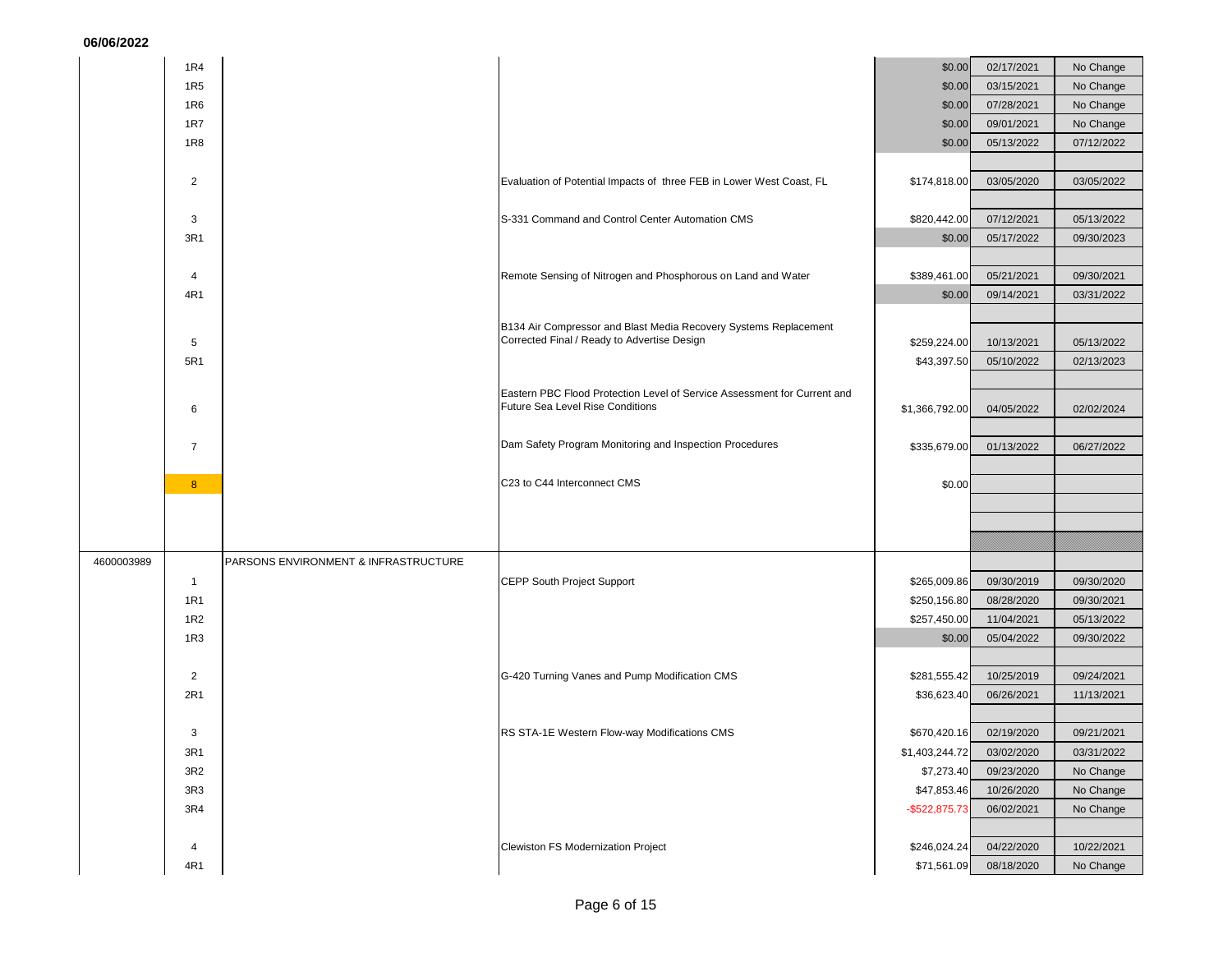| 06/06/2022     |                     |                                                           |                          |                         |            |
|----------------|---------------------|-----------------------------------------------------------|--------------------------|-------------------------|------------|
| 4R2            |                     |                                                           | \$20,007.90              | 10/27/2020              | No Change  |
| 4R3            |                     |                                                           | \$89,726.12              | 04/22/2021              | 05/13/2022 |
| 4R4            |                     |                                                           | \$10,072.66              | 07/06/2021              | No Change  |
| 4R5            |                     |                                                           | \$0.00                   | 05/10/2022              | 12/31/2022 |
|                |                     |                                                           |                          |                         |            |
| 5              |                     | FAES Tower & Shelter Replacement Construction Project CMS | \$450,490.48             | 06/08/2020              | 01/07/2022 |
|                |                     |                                                           |                          |                         |            |
| 6              |                     | Everglades and Estuaries Protection Bureau Support        | \$583,048.24             | 02/19/2021              | 05/13/2022 |
| 6R1            |                     |                                                           | \$0.00                   | 05/25/2021              | No Change  |
| 6R2            |                     |                                                           | \$392,414.64             | 02/24/2022              | 05/13/2023 |
|                |                     |                                                           |                          |                         |            |
| $\overline{7}$ |                     | G6A/S6 Pump Station Refurbishment - Physical Modeling     | \$187,326.60             | 03/05/2021              | 09/01/2021 |
| <b>7R1</b>     |                     |                                                           | \$0.00                   | 08/11/2021              | 09/30/2021 |
|                |                     |                                                           |                          |                         |            |
| 8 <sup>°</sup> |                     | Miami FS Modernization Programming and Master Planning    | \$0.00                   |                         |            |
| 9              |                     | STA-2 Refurbishment - CMS                                 |                          | 06/09/2021              | 05/13/2022 |
| 9R1            |                     |                                                           | \$1,103,395.28<br>\$0.00 | 02/21/2021              | No Change  |
| 9R2            |                     |                                                           | \$0.00                   | 05/10/2022              | 12/31/2022 |
|                |                     |                                                           |                          |                         |            |
| 10             |                     | CEPP North - S-621, S-622 and L-5 Canal Improvements      | \$1,600,130.65           | 02/02/2022              | 07/21/2023 |
|                |                     |                                                           |                          |                         |            |
| 11             |                     | S9/S9A Trash Rake & Pump Station Refurbishment EDC        | \$1,275,621.29           | 01/19/2022              | 05/02/2024 |
|                |                     |                                                           |                          |                         |            |
|                |                     |                                                           |                          |                         |            |
| 4600003990     | STANLEY CONSULTANTS |                                                           |                          |                         |            |
| $\overline{1}$ |                     | S-5A Repowering & Automation                              | \$3,914,781.20           | 08/20/2019              | 03/31/2022 |
| <b>1R1</b>     |                     |                                                           | \$0.00                   | 03/15/2022              | 08/31/2022 |
|                |                     |                                                           |                          |                         |            |
|                |                     | BCB - I-75 Canal and Green Canal Hydrologic & Hydraulic   |                          |                         |            |
| $\overline{2}$ |                     | Assessment/Survey/Geotechnical                            | \$357,878.44             | 01/21/2020              | 07/31/2021 |
| 2R1            |                     |                                                           | \$94,114.84              | 05/15/2020              | NO CHANGE  |
| 2R2            |                     |                                                           | \$37,719.00              | 02/10/2021              | NO CHANGE  |
| 2R3            |                     |                                                           | \$30,349.60              | 08/04/2021              | 09/30/2021 |
|                |                     |                                                           |                          |                         |            |
|                |                     |                                                           |                          |                         |            |
| 3              |                     | Continued Development of the Advanced Integration Tool    |                          | \$166,247.93 03/09/2020 | 09/30/2020 |
| 3R1            |                     |                                                           | \$34,743.52              | 06/30/2020              | NO CHANGE  |
| 3R2            |                     |                                                           | \$0.00                   | 09/24/2020              | 10/07/2020 |
| 4              |                     | <b>Culvert Flow Rating Analysis</b>                       | \$44,822.56              | 05/04/2020              | 09/30/2020 |
|                |                     |                                                           |                          |                         |            |
| 5              |                     | C-139 Flow Equalization Basin Project CMS                 | \$3,336,172.58           | 01/29/2021              | 04/21/2022 |
| 5R1            |                     |                                                           | \$0.00                   | 04/05/2022              | 12/31/2023 |
|                |                     |                                                           |                          |                         |            |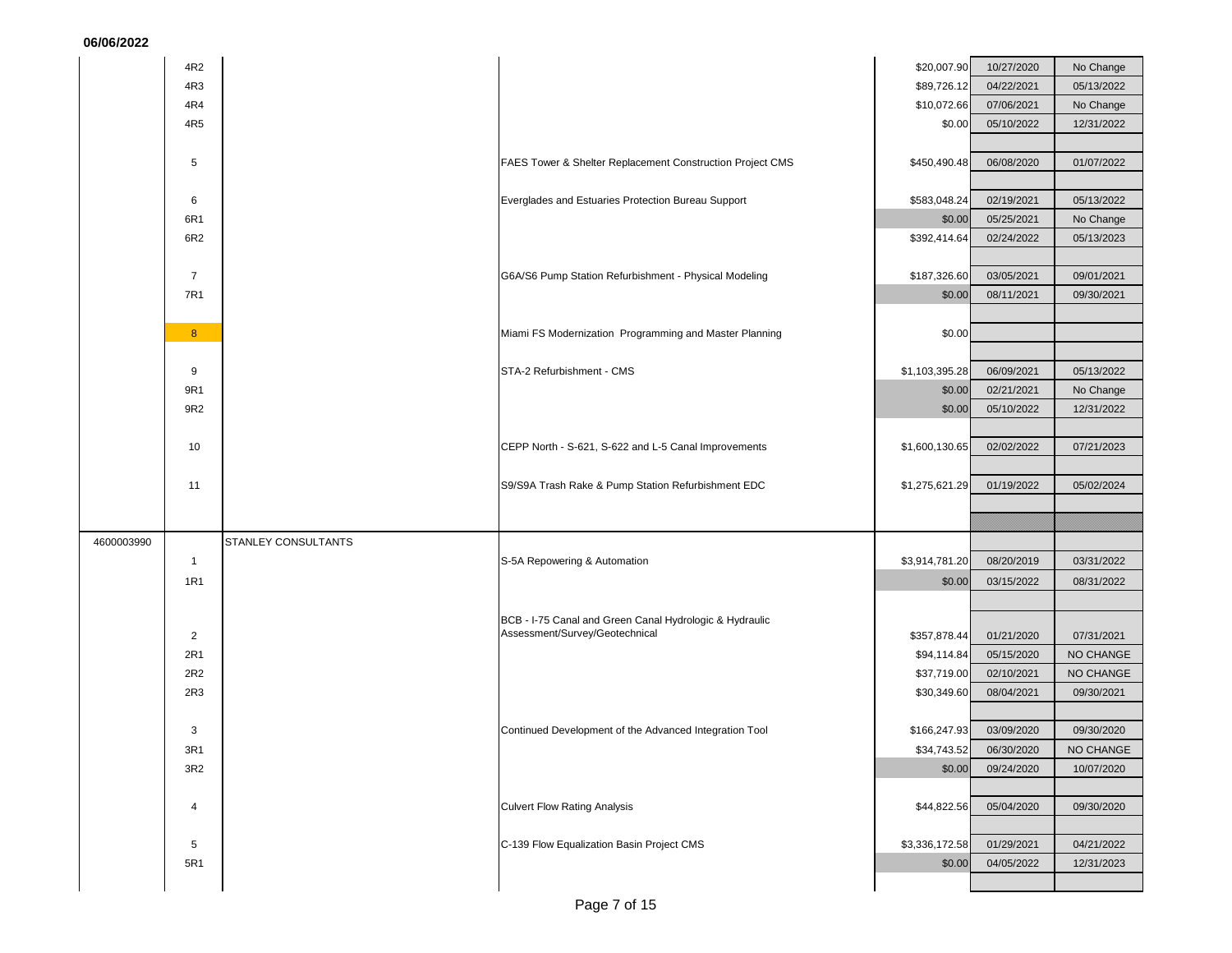|            |                 |                  | CERP C-23/C-24 North Reservoir w/ STA & South Reservoir Microwave Tower  |                |            |            |
|------------|-----------------|------------------|--------------------------------------------------------------------------|----------------|------------|------------|
|            | 6               |                  | Design                                                                   | \$395,730.68   | 01/21/2022 | 02/28/2023 |
|            | 6R1             |                  |                                                                          | \$14,915.20    | 05/17/2022 | No Change  |
|            |                 |                  |                                                                          |                |            |            |
|            | $\overline{7}$  |                  | S9 / S9A Generator and Trash Rake Improvements                           | \$1,449,112.00 | 02/16/2022 | 04/21/2021 |
|            |                 |                  |                                                                          |                |            |            |
|            | 8               |                  | Big Cypress Basin Engineering Support                                    | \$150,000.00   | 04/22/2022 | 11/01/2022 |
|            |                 |                  |                                                                          |                |            |            |
|            |                 |                  |                                                                          |                |            |            |
|            |                 |                  |                                                                          |                |            |            |
| 4600003991 |                 | <b>CDM SMITH</b> |                                                                          |                |            |            |
|            | $\mathbf{1}$    |                  | Water Conservation Area 2A Scada Site Replacement - Broward & PBC        | \$252,954.00   | 12/11/2019 | 09/30/2020 |
|            | <b>1R1</b>      |                  |                                                                          | \$71,592.00    | 04/21/2020 | 11/25/2020 |
|            | 1R <sub>2</sub> |                  |                                                                          | \$42,850.00    | 12/02/2020 | 06/25/2021 |
|            | 1R3             |                  |                                                                          | \$0.00         | 09/23/2021 | 03/31/2022 |
|            | 1R4             |                  |                                                                          | \$33,980.00    |            | 09/27/2022 |
|            |                 |                  |                                                                          |                |            |            |
|            | 2               |                  | Brandy Ranch FEB and Aquifer Storage & Recovery (ASR) Wells              | \$253,466.00   | 02/18/2020 | 09/30/2020 |
|            | 2R1             |                  |                                                                          | \$79,861.00    | 06/02/2020 | No Change  |
|            | 2R2             |                  |                                                                          | \$0.00         | 09/10/2020 | 10/30/2020 |
|            | 2R3             |                  |                                                                          | \$0.00         | 10/22/2020 | 02/26/2021 |
|            | 2R4             |                  |                                                                          | \$72,278.00    | 01/07/2021 | 03/29/2021 |
|            | 2R <sub>5</sub> |                  |                                                                          | \$0.00         | 03/05/2021 | 04/30/2021 |
|            |                 |                  |                                                                          |                |            |            |
|            | 3               |                  | STA 1W Canal Crossing Underground Pipes CMS                              | \$460,717.00   | 03/16/2020 | 12/31/2020 |
|            | 3R1             |                  |                                                                          | \$0.00         | 01/21/2021 | 03/31/2021 |
|            |                 |                  |                                                                          |                |            |            |
|            |                 |                  | STA-5/6 Connection To Lake Okeechobee GeoTech/H&H/ Conceptual Design     | \$680,247.00   | 05/02/2020 | 12/04/2020 |
|            | 4               |                  |                                                                          |                |            |            |
|            | 5               |                  | S-319 and S-362 Construction Inspection and Material Testing             | \$462,269.00   | 06/05/2020 |            |
|            |                 |                  |                                                                          |                |            | 05/13/2022 |
|            | 6               |                  | STA 1W Expansion #2 STA                                                  | \$5,275,771.49 | 09/01/2020 | 05/13/2022 |
|            | 6R1             |                  |                                                                          | \$0.00         | 02/09/2022 | 05/31/2023 |
|            |                 |                  |                                                                          |                |            |            |
|            |                 |                  | STA 5/6 Connection to Lake Okeechobee - Phase 1 Corrected Final/Ready to |                |            |            |
|            | $\overline{7}$  |                  | Advertise Design                                                         | \$3,192,774.38 | 02/02/2022 | 07/27/2023 |
|            |                 |                  |                                                                          |                |            |            |
|            | 8               |                  | Brady Ranch FEB Preliminary Design Consultant                            | \$0.00         |            |            |
|            |                 |                  |                                                                          |                |            |            |
|            | 9 <sup>°</sup>  |                  | Grassy Island FEB Preliminary Design Consultant                          | \$0.00         |            |            |
|            |                 |                  |                                                                          |                |            |            |
|            | 10 <sub>1</sub> |                  | Aquifer Storage and Recovery Wells in S-191 Basin                        | \$0.00         |            |            |
|            |                 |                  |                                                                          |                |            |            |
|            |                 |                  |                                                                          |                |            |            |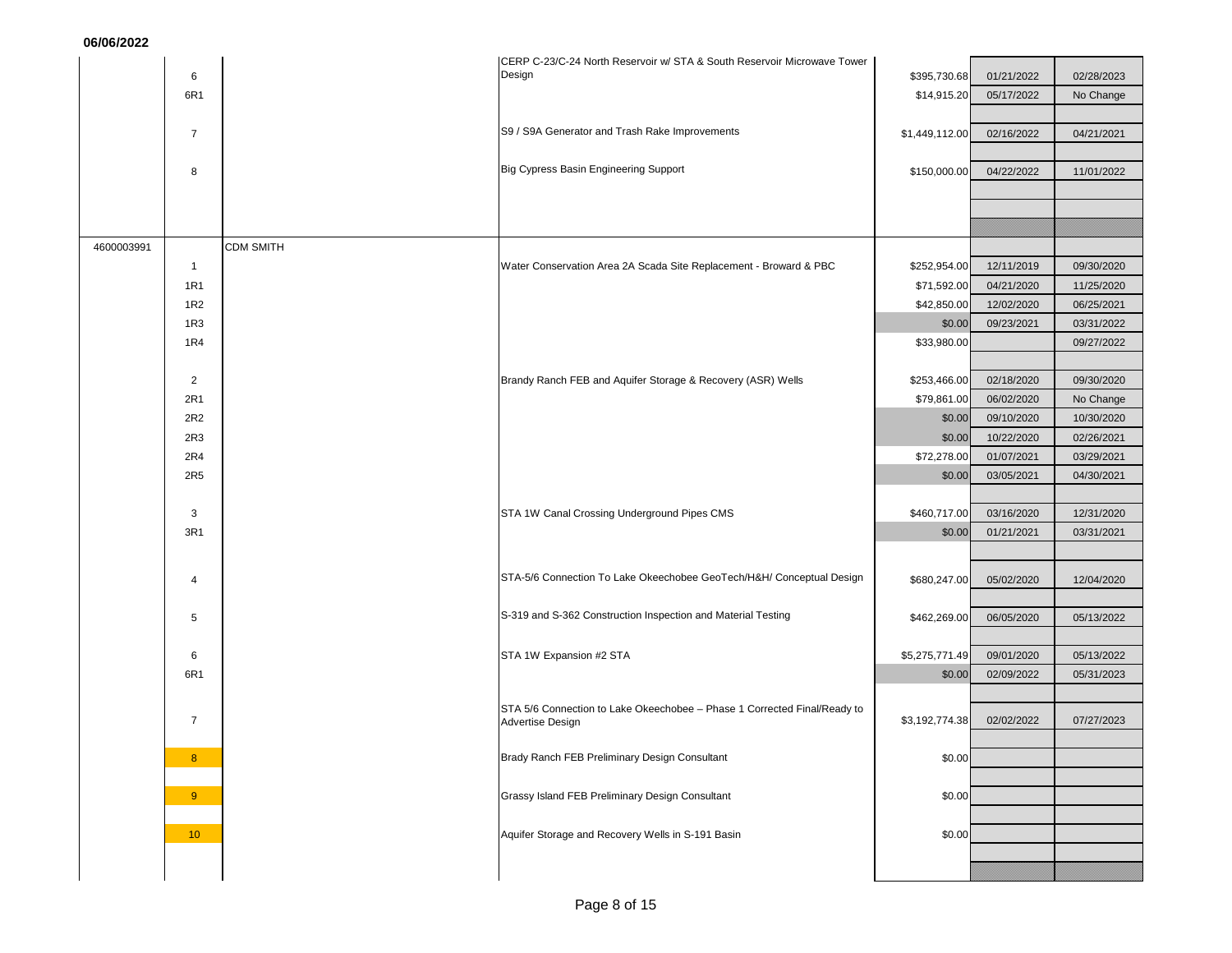| 4600003992 |                 | <b>AECOM TECHNICAL</b> |                                                            |                           |            |            |
|------------|-----------------|------------------------|------------------------------------------------------------|---------------------------|------------|------------|
|            | $\overline{1}$  |                        | Hydrologic Database Archival                               | \$119,623.06              | 10/08/2019 | 09/30/2020 |
|            | 1R1             |                        |                                                            | \$123,186.12              | 10/13/2020 | 09/30/2021 |
|            | 1R2             |                        |                                                            | \$243,244.44              | 10/20/2021 | 05/13/2022 |
|            | 1R3             |                        |                                                            | \$0.00                    | 04/05/2022 | 09/30/2022 |
|            |                 |                        |                                                            |                           |            |            |
|            | $\overline{2}$  |                        | STA 1W Expansion #2                                        | \$7,197,377.00            | 11/06/2019 | 12/31/2020 |
|            | 2R1             |                        |                                                            | \$51,550.57               | 12/18/2020 | No Change  |
|            |                 |                        |                                                            |                           |            |            |
|            | 3               |                        | STA 1W Exp 2 Canal Crossing Underground Pipes EDC          | \$102,180.00              | 03/16/2020 | 12/31/2020 |
|            | 3R1             |                        |                                                            | \$184,166.00              | 07/07/2020 | No Change  |
|            | 3R2             |                        |                                                            | \$0.00                    | 01/14/2021 | 03/31/2021 |
|            | 3R3             |                        |                                                            | \$0.00                    | 04/07/2021 | 05/31/2021 |
|            | 3R4             |                        |                                                            | \$10,000.00               | 06/26/2021 | 06/30/2021 |
|            |                 |                        |                                                            |                           |            |            |
|            | 4               |                        | STA1W Exp 2 Stormater Treatment Area EDC                   | \$3,358,544.00            | 09/24/2020 | 05/13/2022 |
|            | 4R1             |                        |                                                            | \$0.00                    | 02/09/2022 | 05/31/2023 |
|            |                 |                        |                                                            |                           |            |            |
|            | 5               |                        | STA1W EXP 2 Pump Station Pkg EDC                           | \$4,082,094.00            | 12/28/2020 | 03/14/2022 |
|            | 5R1             |                        |                                                            | \$38,437.00               | 07/06/2021 | No Change  |
|            | 5R2             |                        |                                                            | \$0.00                    | 02/11/2022 | 12/31/2022 |
|            |                 |                        |                                                            |                           |            |            |
|            |                 |                        |                                                            |                           |            |            |
| 4600003993 |                 | <b>ARCADIS</b>         |                                                            |                           |            |            |
|            | $\overline{1}$  |                        | L-31E Levee Storm Surge Study                              | \$26,244.01               | 05/08/2020 | 07/03/2020 |
|            | <b>1R1</b>      |                        |                                                            | \$0.00                    | 06/24/2020 | 10/29/2020 |
|            | 1R2             |                        |                                                            | \$0.00                    | 10/06/2020 | 01/07/2021 |
|            | 1R3             |                        |                                                            | \$0.00                    | 01/05/2020 | 03/28/2021 |
|            | 1R4             |                        |                                                            | \$259,635.00              | 04/21/2021 | 12/28/2021 |
|            | 1R <sub>5</sub> |                        |                                                            | \$0.00                    | 12/10/2021 | 05/13/2022 |
|            | 1R6             |                        |                                                            | \$0.00                    | 04/19/2022 | 07/15/2022 |
|            |                 |                        |                                                            |                           |            |            |
|            | $\overline{2}$  |                        | CEPP New Waters A-2 STA Design- Value Engineering Study    | \$193,869.59              | 01/29/2020 | 05/01/2020 |
|            |                 |                        |                                                            |                           |            |            |
|            | 3               |                        | STA-2 Refurbishment CMS (Re-assigned)                      | \$1,462,920.93            | 09/08/2020 | 02/28/2021 |
|            |                 |                        |                                                            |                           |            |            |
|            | 4               |                        | C-139 FEB EDC                                              | \$1,228,236.00 01/22/2021 |            | 05/13/2022 |
|            | 4R1             |                        |                                                            | \$0.00                    | 05/20/2022 | 12/31/2023 |
|            |                 |                        |                                                            |                           |            |            |
|            | 5               |                        | CEPP North 0 S-620 Gated Culvert & L-6 Improvements        | \$488,973.51              | 07/13/2021 | 05/13/2022 |
|            | 5R1             |                        |                                                            | \$59,683.62               | 03/03/2022 | 09/02/2022 |
|            |                 |                        |                                                            |                           |            |            |
|            | 6               |                        | S2, S3, S4, S7 & S8 Monitroing Panels Replacements Project | \$837,911.68              | 04/12/2022 | 05/13/2024 |
|            |                 |                        |                                                            |                           |            |            |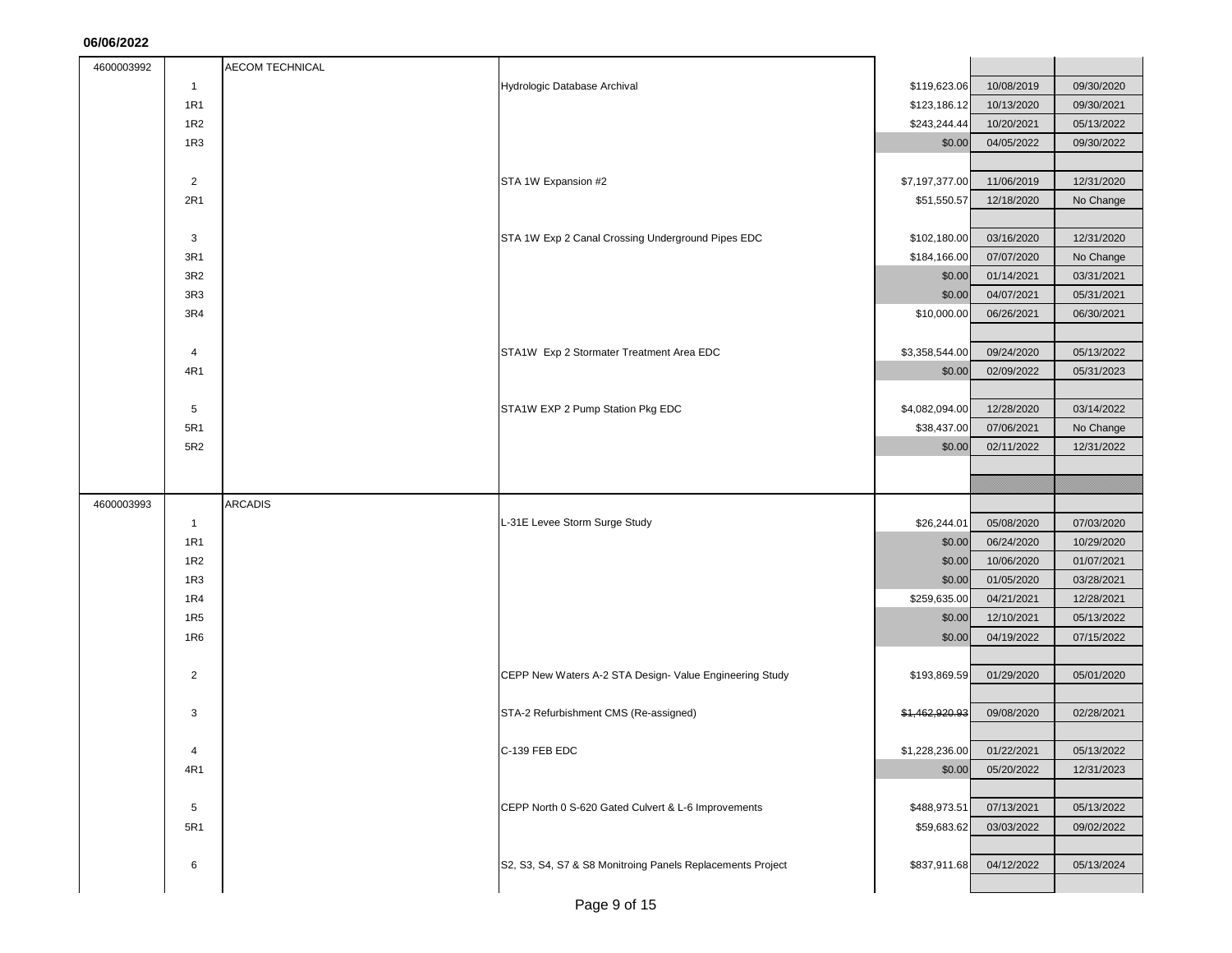|            | $\overline{7}$  |                          | Conceptual C-18 Reservoir 3D Architectural Renderings                                                     | \$39,499.03    | 06/03/2022 | 07/15/2022 |
|------------|-----------------|--------------------------|-----------------------------------------------------------------------------------------------------------|----------------|------------|------------|
|            |                 |                          |                                                                                                           |                |            |            |
|            |                 |                          |                                                                                                           |                |            |            |
|            |                 |                          |                                                                                                           |                |            |            |
| 4600003994 |                 | KIMLEY HORN & ASSOCIATES |                                                                                                           |                |            |            |
|            | $\mathbf{1}$    |                          | Culvert In-Kind Replacement Project                                                                       | \$183,972.25   | 12/12/2019 | 12/31/2020 |
|            | 1R1             |                          |                                                                                                           | \$0.00         | 12/16/2020 | 12/31/2021 |
|            | 1R2             |                          |                                                                                                           | \$110,000.00   | 02/22/2021 | No Change  |
|            | 1R3             |                          |                                                                                                           | \$186,027.75   | 02/04/2022 | 12/31/2022 |
|            |                 |                          |                                                                                                           |                |            |            |
|            | $\overline{2}$  |                          | Flood Protection Level of Service Assessment for Current / Future Condition in<br>South Miami Dade County | \$616,400.00   | 02/24/2020 | 06/30/2021 |
|            | 2R1             |                          |                                                                                                           | \$0.00         | 06/15/2021 | 11/30/2021 |
|            | 2R2             |                          |                                                                                                           | \$0.00         | 10/05/2021 | 02/09/2022 |
|            | 2R3             |                          |                                                                                                           | \$0.00         | 02/09/2022 | 03/01/2022 |
|            | 2R4             |                          |                                                                                                           | \$0.00         | 03/30/2022 | 04/30/2022 |
|            |                 |                          |                                                                                                           |                |            |            |
|            | 3               |                          | Old Tamiami Trail Removal CMS                                                                             | \$753,962.73   | 01/23/2020 | 02/26/2022 |
|            |                 |                          |                                                                                                           |                |            |            |
|            | 4               |                          | Interim DWM for C23/24 South Reservoir, Section B                                                         | \$240,953.86   | 07/29/2020 | 06/14/2021 |
|            | 4R1             |                          |                                                                                                           | \$56,472.90    | 12/02/2020 | 07/17/2021 |
|            | 4R2             |                          |                                                                                                           | \$0.00         | 05/12/2021 | 07/30/2021 |
|            | 4R <sub>3</sub> |                          |                                                                                                           | \$0.00         | 07/27/2021 | 08/31/2021 |
|            | 4R4             |                          |                                                                                                           | \$0.00         | 09/17/2021 | 11/30/2021 |
|            |                 |                          |                                                                                                           |                |            |            |
|            | 5               |                          | STA-1W Refurbishment Project CMS                                                                          | \$886,341.04   | 08/11/2020 | 02/28/2022 |
|            | 5R1             |                          |                                                                                                           | \$109,355.13   | 03/09/2022 | 06/30/2022 |
|            |                 |                          |                                                                                                           |                |            |            |
|            | 6               |                          | G404 Roof Replacement EDC                                                                                 | \$14,939.00    | 04/30/2021 | 04/30/2021 |
|            |                 |                          |                                                                                                           |                |            |            |
|            | $\overline{7}$  |                          | Okeechobee Grassy Island-HWTT Backbone Tower                                                              | \$374,941.00   | 03/09/2021 | 05/13/2022 |
|            |                 |                          |                                                                                                           |                |            |            |
|            | 8               |                          | 2021 Water Supply Cost Estimation Study                                                                   | \$224,959.00   | 03/23/2021 | 03/31/2022 |
|            | 8R1             |                          |                                                                                                           | \$0.00         | 02/24/2022 | 07/15/2022 |
|            |                 |                          |                                                                                                           |                |            |            |
|            | 9               |                          | S29 Pumping Station Design & Control Structure Refurbishment                                              | \$3,191,171.00 | 08/23/2021 | 05/13/2022 |
|            | 9R1             |                          |                                                                                                           | \$0.00         | 04/07/2022 | 12/31/2023 |
|            |                 |                          |                                                                                                           |                |            |            |
|            | 10              |                          | C-23/24 Engineering and Construction Bureau Support                                                       | \$595,903.00   | 12/07/2021 | 05/13/2022 |
|            | 10R1            |                          |                                                                                                           | \$0.00         | 05/16/2022 | 09/30/2023 |
|            |                 |                          |                                                                                                           |                |            |            |
|            | 11              |                          | G370 & G372 Roof Replacement Design                                                                       | \$68,110.00    | 12/17/2021 | 05/13/2022 |
|            | 11R1            |                          |                                                                                                           | \$8,401.00     | 03/25/2022 | 09/30/2022 |
|            |                 |                          |                                                                                                           |                |            |            |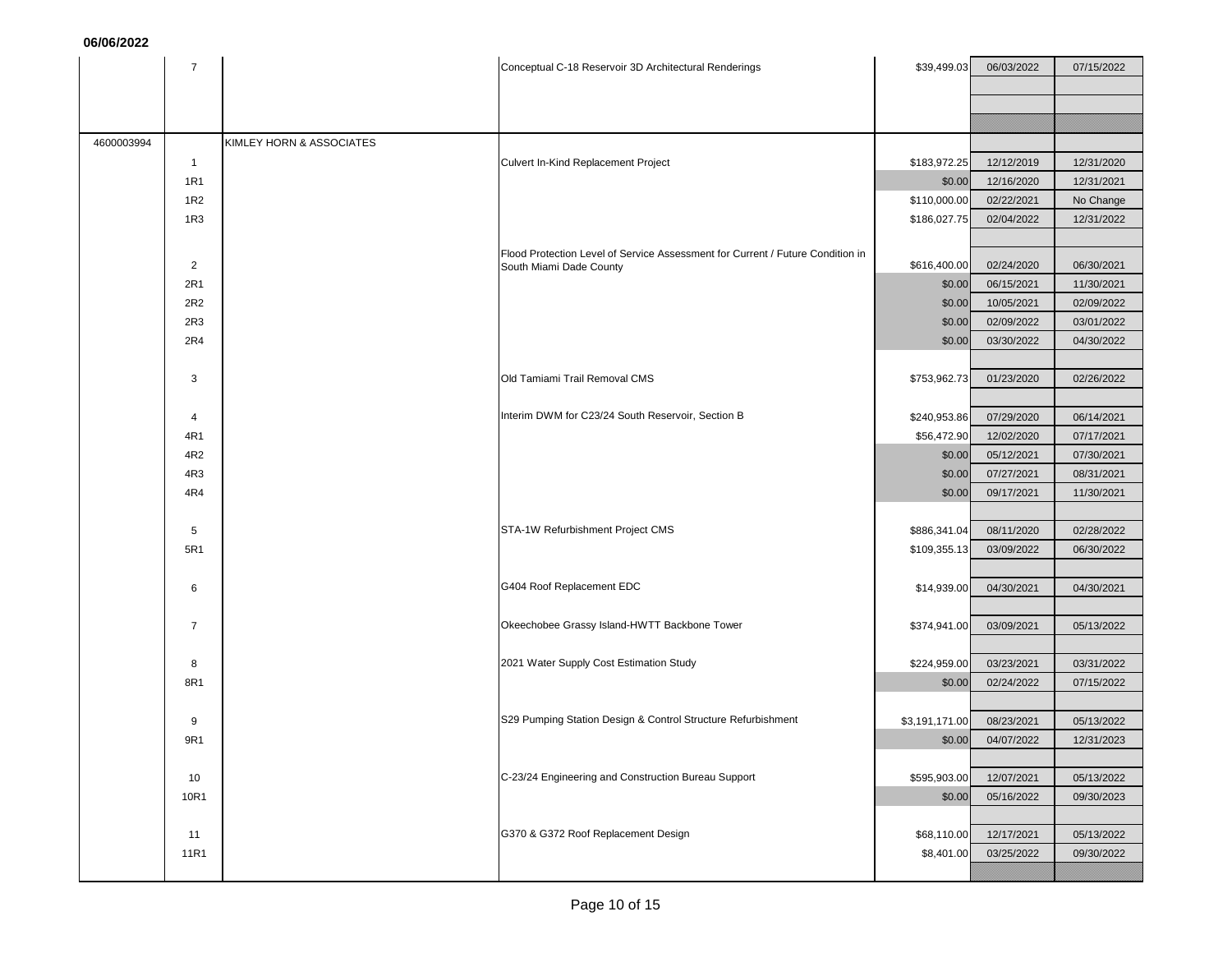| 4600003995 |                | GANNET FLEMING - DEWBERRY JV    |                                                                           |                  |            |            |
|------------|----------------|---------------------------------|---------------------------------------------------------------------------|------------------|------------|------------|
| 4600004287 | $\mathbf{1}$   | GANNET FLEMING - DEWBERRY JV II | C43 Package 3 S470 and Package 4 Civil Works Construction                 | \$1,225,368.21   | 05/23/2019 | 04/30/2022 |
|            | 1R1            |                                 |                                                                           | \$305,169.60     | 05/18/2021 | No Change  |
|            | 1R2            |                                 |                                                                           | \$1,350,000.00   | 04/18/2022 | 04/30/2024 |
|            |                |                                 |                                                                           |                  |            |            |
|            | $\overline{2}$ |                                 | C51 Reservoir Phase II Feasibility Study                                  | \$746,646.96     | 06/14/2019 | 12/14/2020 |
|            | 2R1            |                                 |                                                                           | \$0.00           | 12/14/2020 | 04/01/2021 |
|            | 2R2            |                                 |                                                                           | \$0.00           | 03/31/2021 | 05/31/2021 |
|            | 2R3            |                                 |                                                                           | \$0.00           | 06/01/2021 | 07/09/2021 |
|            | 2R4            |                                 |                                                                           | \$0.00           | 10/01/2021 | 12/31/2021 |
|            |                |                                 |                                                                           |                  |            |            |
|            | 3              |                                 | Boma Flow Equalization Basin (FEB) Conceptual Design Project              | \$1,159,500.00   | 01/21/2020 | 09/30/2020 |
|            | 3R1            |                                 |                                                                           | \$0.00           | 07/13/2020 | 12/31/2020 |
|            | 3R2            |                                 |                                                                           | \$0.00           | 12/21/2020 | 06/30/2021 |
|            | 3R3            |                                 |                                                                           | \$4,018,400.00   | 04/26/2021 | 05/13/2022 |
|            |                |                                 |                                                                           |                  |            |            |
|            | $\overline{4}$ |                                 | Old Tamiami Trail Removal EDC (EOR)                                       | \$282,076.44     | 02/03/2020 | 01/31/2022 |
|            | 4R1            |                                 |                                                                           | \$12,867.68      | 04/08/2020 | No Change  |
|            | 4R2            |                                 |                                                                           | \$4,926.34       | 06/29/2020 | No Change  |
|            | 4R3            |                                 |                                                                           | \$0.00           | 03/03/2022 | 04/30/2022 |
|            |                |                                 |                                                                           |                  |            |            |
|            | $\sqrt{5}$     |                                 | STA-2 Refurbishment Project CMS                                           | \$1,257,534.61   | 02/12/2021 | 05/13/2022 |
|            | 5R1            |                                 |                                                                           | $-$ \$946,672.17 | 06/02/2021 | 07/16/2021 |
|            |                |                                 |                                                                           |                  |            |            |
|            | 6              |                                 | S27 Forward Pumping Station and Structure Improvement                     | \$3,032,929.56   | 09/30/2021 | 05/13/2022 |
|            | 6R1            |                                 |                                                                           | \$0.00           | 04/07/2022 | 12/31/2023 |
|            |                |                                 |                                                                           |                  |            |            |
|            | $\overline{7}$ |                                 | Vegetation Management Data Collection                                     | \$50,530.09      | 09/08/2021 | 12/17/2021 |
|            | 7R1            |                                 |                                                                           | \$0.00           | 02/09/2022 | 03/01/2022 |
|            | 7R2            |                                 |                                                                           | \$0.00           | 04/25/2022 | 08/31/2022 |
|            |                |                                 |                                                                           |                  |            |            |
|            | 8              |                                 | S-135 Bypass Culvert and Dike Repairs                                     | \$25,262.16      | 11/04/2021 | 02/01/2022 |
|            |                |                                 | C-43 West Basin Storage Reservoir Design Independent External Peer Review |                  |            |            |
|            | 9              |                                 | (IEPR)                                                                    | \$82,796.27      | 04/20/2022 | 05/13/2024 |
|            |                |                                 |                                                                           |                  |            |            |
|            |                |                                 |                                                                           |                  |            |            |
| 4600003996 |                | HAZEN AND SAWYER                |                                                                           |                  |            |            |
|            | $\mathbf{1}$   |                                 | Independent Scientific Peer Review of Version 4.0 of the RSM              | \$15,360.00      | 06/07/2019 | 09/30/2019 |
|            |                |                                 |                                                                           |                  |            |            |
|            | $\overline{2}$ |                                 | HHD Culverts Automation & SCADA Retrofit                                  | \$306,656.16     | 09/18/2019 | 07/15/2020 |
|            | 2R1            |                                 |                                                                           | \$0.00           | 06/29/2020 | 02/19/2021 |
|            | 2R2            |                                 |                                                                           | \$18,261.24      | 11/06/2020 | 04/20/2021 |
|            | 2R3            |                                 |                                                                           | \$0.00           | 04/26/2021 | 09/30/2021 |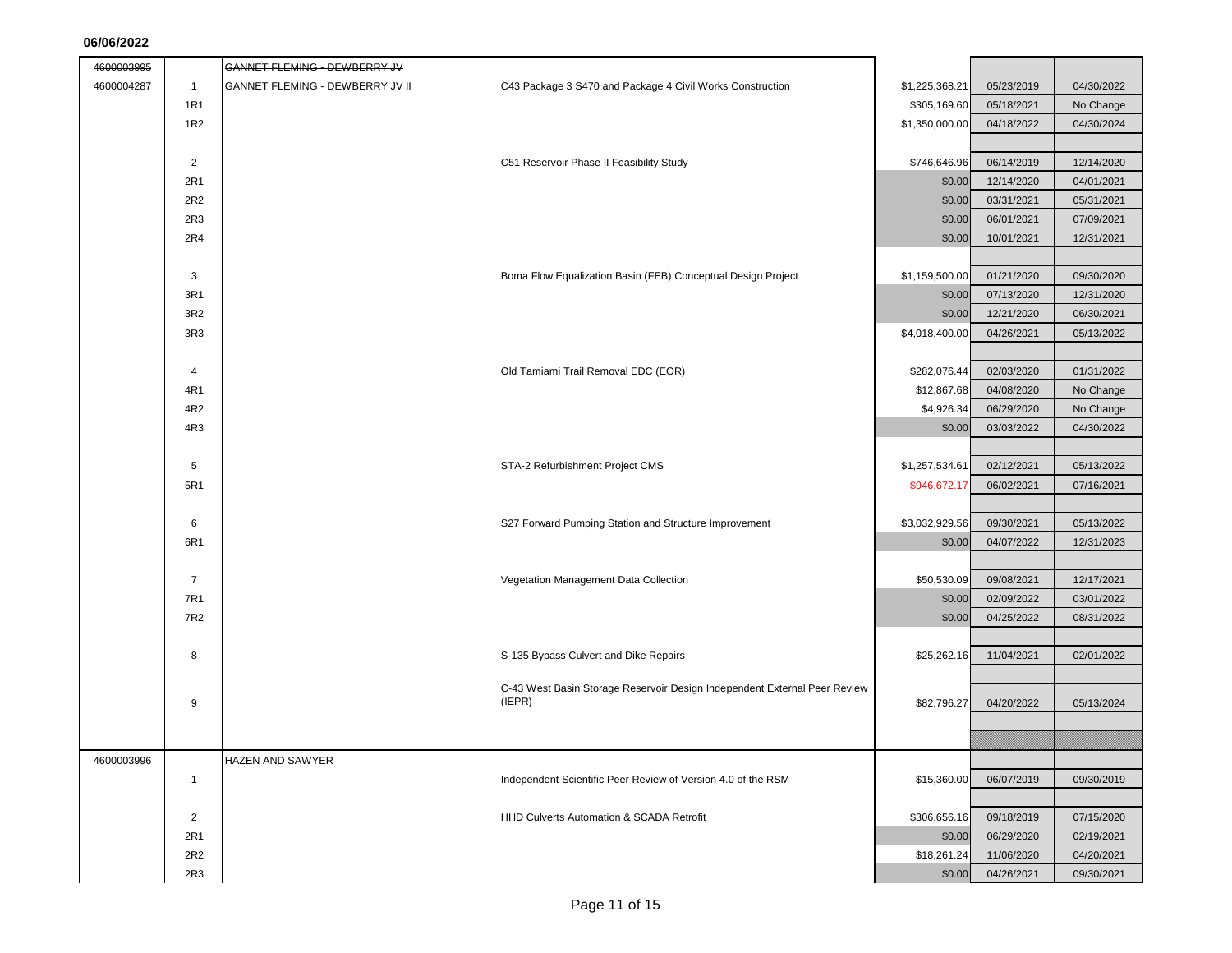|            | 3              |                                   | G420 Pump Station Turning Vane & Pump Modification - EDC                 | \$87,340.82    | 10/25/2019 | 09/24/2021 |
|------------|----------------|-----------------------------------|--------------------------------------------------------------------------|----------------|------------|------------|
|            | 3R1            |                                   |                                                                          | \$15,134.03    | 02/25/2021 | No Change  |
|            | 3R2            |                                   |                                                                          | \$0.00         | 10/21/2021 | 12/31/2021 |
|            | 3R3            |                                   |                                                                          | \$0.00         | 02/09/2022 | 03/31/2022 |
|            |                |                                   |                                                                          |                |            |            |
|            | $\overline{4}$ |                                   | STA 1W Expansion 1 - Outflow Structures Backup Generators                | \$248,398.70   | 07/30/2020 | 04/30/2021 |
|            | 4R1            |                                   |                                                                          | \$0.00         | 04/14/2021 | 01/31/2022 |
|            | 4R2            |                                   |                                                                          | \$0.00         | 12/21/2021 | 05/13/2022 |
|            | 4R3            |                                   |                                                                          | \$38,184.82    |            | 09/30/2022 |
|            |                |                                   |                                                                          |                |            |            |
|            | 5              |                                   | Miami & BCB SCADA Stilling Well Site Replacement                         | \$213,574.21   | 06/09/2020 | 08/31/2021 |
|            | 5R1            |                                   |                                                                          | \$0.00         | 10/21/2021 | 05/13/2022 |
|            |                |                                   |                                                                          |                |            |            |
|            | 6              |                                   | ASR Water Treatment Technology Technical Review                          | \$37,992.00    | 11/23/2020 | 08/31/2021 |
|            |                |                                   |                                                                          |                |            |            |
|            | $\overline{7}$ |                                   | C-139 Annex Restoration CMS                                              | \$4,587,656.18 | 12/02/2020 | 05/13/2022 |
|            | 7R1            |                                   |                                                                          | \$0.00         | 02/09/2022 | 05/13/2024 |
|            |                |                                   |                                                                          |                |            |            |
|            | 8              |                                   | S-260 and S-285 SCADA Retrofit and Automation Bidding Svcs and EDC       | \$216,343.87   | 08/23/2021 | 05/13/2022 |
|            | 8R1            |                                   |                                                                          | \$0.00         | 02/09/2022 | 02/01/2024 |
|            |                |                                   |                                                                          |                |            |            |
|            | 9              |                                   | S-6 Pump Station Refurbishment Phase I CMS                               | \$133,103.07   | 10/25/2021 | 05/13/2022 |
|            |                |                                   |                                                                          |                |            |            |
|            | 10             |                                   | <b>BCB Watershed Model Update</b>                                        | \$828,281.66   | 09/15/2021 | 05/13/2022 |
|            | 10R1           |                                   |                                                                          | \$0.00         | 03/22/2022 | 12/31/2023 |
|            |                |                                   |                                                                          |                |            |            |
|            | 11             |                                   | Biscayne Bay Economic Study Update                                       | \$304,132.00   | 04/05/2022 | 09/30/2023 |
|            |                |                                   |                                                                          |                |            |            |
|            | 12             |                                   | ASR Water Treatment Proof of Concept Testing - Techinical Review Support | \$53,929.16    | 09/20/2021 | 05/13/2022 |
|            |                |                                   |                                                                          |                |            |            |
|            | 13             |                                   | Upper Kissimmee Region FPLOS Phase I Study                               | \$926,793.73   | 03/31/2022 | 11/03/2023 |
|            |                |                                   |                                                                          |                |            | 05/13/2024 |
|            | 14             |                                   | LOWRP ASR Bureau Support                                                 | \$740,646.40   | 05/17/2022 |            |
|            | 15             |                                   | Supplemental Hydrologic Modeling Support for Interagency Modeling Center | \$48,960.00    | 04/13/2022 | 12/03/2023 |
|            |                |                                   |                                                                          |                |            |            |
|            |                |                                   |                                                                          |                |            |            |
| 4600003997 |                | NORTHSTAR CONTRACTING GROUP, INC. |                                                                          |                |            |            |
|            | $\mathbf{1}$   |                                   | EAA Reservoir Conveyance H&H                                             | \$280,359.86   | 07/09/2019 | 03/02/2020 |
|            | 1R1            |                                   |                                                                          | \$25,470.72    | 03/06/2020 | 09/30/2020 |
|            | 1R2            |                                   |                                                                          | \$346,176.93   | 09/24/2020 | 09/30/2021 |
|            | 1R3            |                                   |                                                                          | \$278,559.15   | 01/11/2021 | No Change  |
|            |                |                                   |                                                                          |                |            |            |
|            |                |                                   |                                                                          |                |            |            |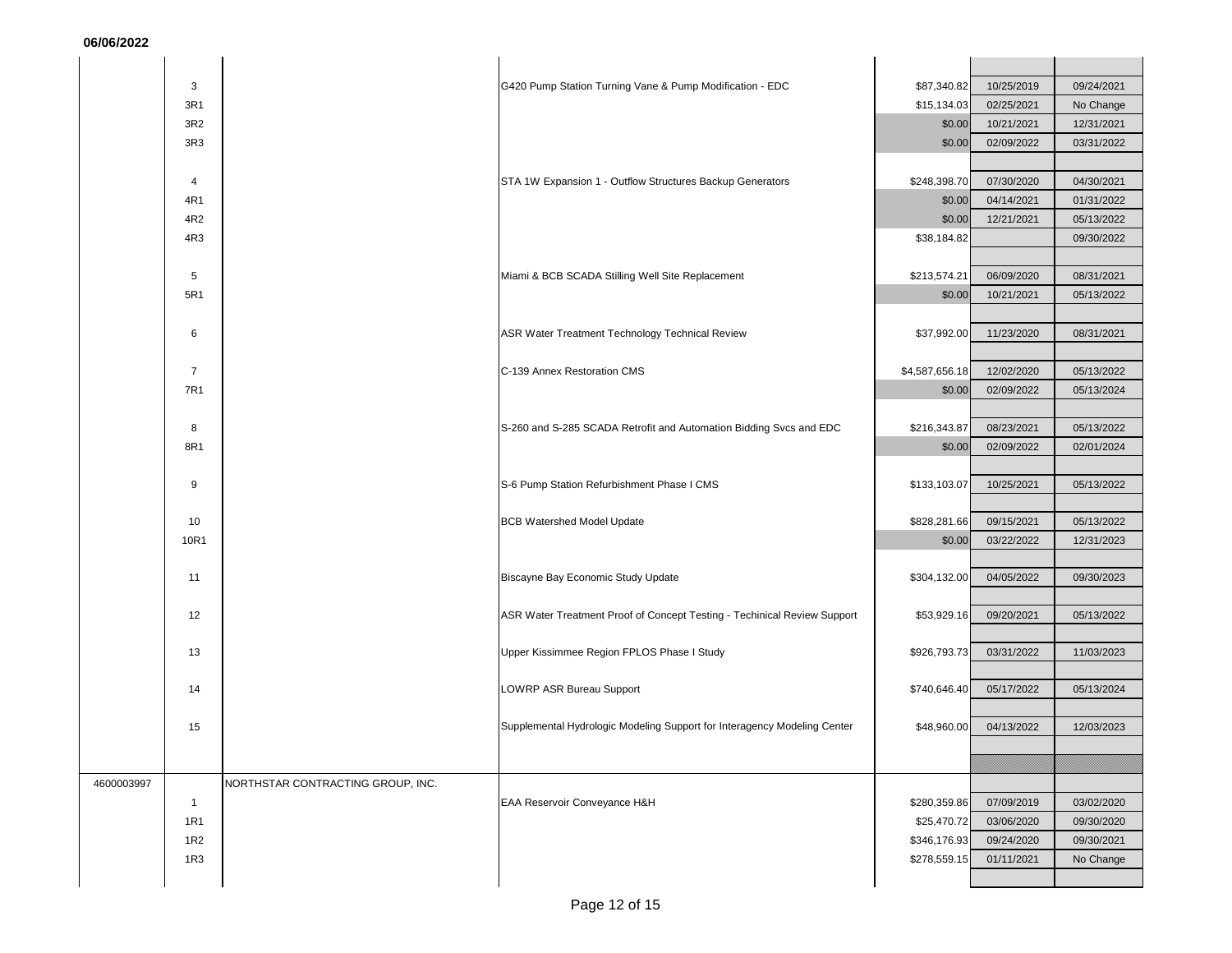|            | $\overline{2}$  |                      | IT Facility Replacement Project CMS                                           | \$362,028.00   | 10/21/2019 | 12/31/2020 |
|------------|-----------------|----------------------|-------------------------------------------------------------------------------|----------------|------------|------------|
|            | 2R1             |                      |                                                                               | \$179,909.24   | 02/24/2020 | 03/21/2021 |
|            | 2R2             |                      |                                                                               | \$130,004.20   | 04/19/2021 | 12/31/2021 |
|            | 2R3             |                      |                                                                               | \$26,100.98    | 11/04/2021 | No Change  |
|            | 2R4             |                      |                                                                               | \$0.00         | 12/22/2021 | 01/31/222  |
|            | 2R5             |                      |                                                                               | \$0.00         | 02/21/2022 | 03/31/2022 |
|            | 2R6             |                      |                                                                               | \$0.00         | 03/30/2022 | No Change  |
|            |                 |                      |                                                                               |                |            |            |
|            | 3               |                      | EAA Canal Conveyance Improvement Project                                      | \$755,100.11   | 09/23/2019 | 03/20/2020 |
|            | 3R1             |                      |                                                                               | \$189,886.30   | 04/01/2020 | 08/07/2020 |
|            |                 |                      |                                                                               |                |            |            |
|            | 4               |                      | Bolles G341 Segment 3 Continuation CMS                                        | \$257,579.02   | 09/25/2019 | 12/31/2019 |
|            | 4R1             |                      |                                                                               | \$635,092.37   | 12/23/2019 | 05/08/2021 |
|            | 4R2             |                      |                                                                               | \$0.00         | 04/21/2021 | 01/31/2022 |
|            | 4R3             |                      |                                                                               | \$528,688.20   | 03/09/2022 | 08/31/2023 |
|            |                 |                      |                                                                               |                |            |            |
|            | 5               |                      | Biscayne Bay Coastal Wetlands - Cutler Flow Way                               | \$633,992.00   | 11/15/2019 | 11/15/2020 |
|            | 5R1             |                      |                                                                               | \$2,001,711.00 | 06/05/2020 | 05/15/2021 |
|            | 5R2             |                      |                                                                               | \$55,627.00    | 09/17/2020 | No Change  |
|            | 5R3             |                      |                                                                               | \$0.00         | 04/14/2021 | 08/15/2021 |
|            | 5R4             |                      |                                                                               | \$555,421.00   | 06/23/2021 | 05/13/2022 |
|            | 5R5             |                      |                                                                               | \$0.00         | 05/13/2022 | 08/31/2022 |
|            |                 |                      |                                                                               |                |            |            |
|            | 6               |                      | Miami and NNR Canals Conveyance Improvements                                  | \$4,864,416.64 | 05/27/2021 | 05/13/2022 |
|            |                 |                      |                                                                               |                |            |            |
|            | $\overline{7}$  |                      | BBCW Cutler Flow Way Phase 1 PS S-701 Construction and EDC (EOR)              | \$0.00         |            |            |
|            |                 |                      |                                                                               |                |            |            |
|            |                 |                      |                                                                               |                |            |            |
|            |                 |                      |                                                                               |                |            |            |
| 4600003998 |                 | RADISE INTERNATIONAL |                                                                               |                |            |            |
|            | $\overline{1}$  |                      | Consultant Services in Support of Statewide Model Management System<br>(SMMS) | \$117,415.20   | 01/01/2020 | 10/31/2020 |
|            | 1R1             |                      |                                                                               | \$58,841.00    | 10/14/2020 | 05/13/2022 |
|            | 1 <sub>R2</sub> |                      |                                                                               | \$18,077.17    |            | 06/30/2022 |
|            |                 |                      |                                                                               |                |            |            |
|            | $\overline{2}$  |                      | A2 STA Inflow/Outflow Canal Construction                                      | \$1,994,868.84 | 03/25/2020 | 09/30/2021 |
|            | 2R1             |                      |                                                                               | \$0.00         | 12/28/2021 | 12/05/2021 |
|            |                 |                      |                                                                               |                |            |            |
|            | 3               |                      | IRL South C-23 to C-44 Interconnect Preliminary Design                        | \$1,817,088.00 | 09/11/2020 | 09/30/2021 |
|            | 3R1             |                      |                                                                               | \$0.00         | 09/20/2021 | 10/31/2021 |
|            | 3R2             |                      |                                                                               | \$1,636,020.38 | 02/08/2022 | 09/30/2022 |
|            |                 |                      |                                                                               |                |            |            |
|            | 4               |                      | Technical Review & Program Support                                            | \$203,500.00   | 12/02/2020 | 12/31/2021 |
|            | 4R1             |                      |                                                                               | \$0.00         | 01/21/2022 | 09/30/2022 |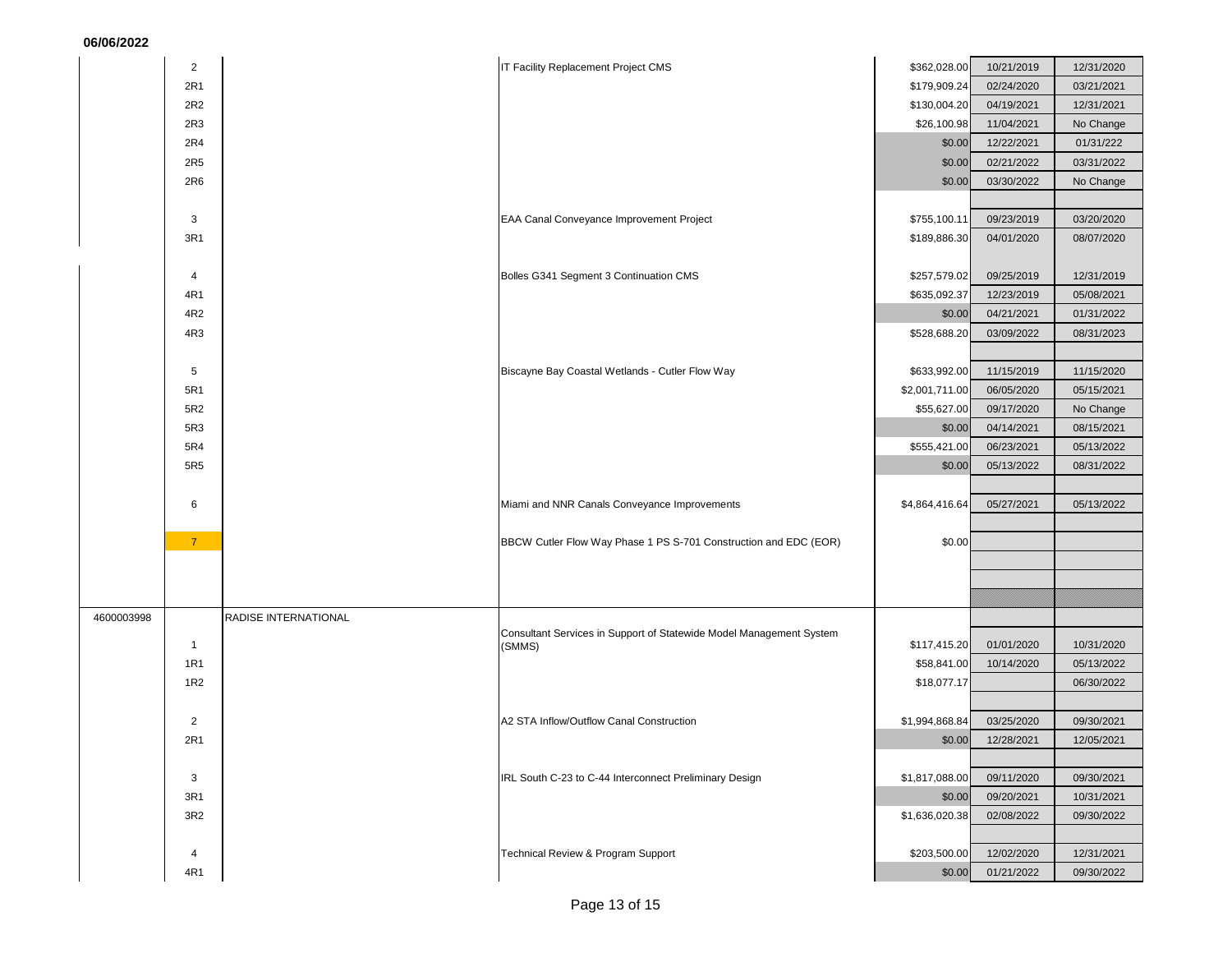|            | 5               |                              | A2 Stormwater Treatment Area (STA) CMS                             | \$9,175,317.66 | 03/10/2021              | 05/13/2022 |
|------------|-----------------|------------------------------|--------------------------------------------------------------------|----------------|-------------------------|------------|
|            | 5R1             |                              |                                                                    | \$0.00         | 03/01/2022              | 02/23/2024 |
|            |                 |                              |                                                                    |                |                         |            |
|            | $6^{\circ}$     |                              | C23 to 44 Interconnect EDC (EOR)                                   | \$0.00         |                         |            |
|            |                 |                              |                                                                    |                |                         |            |
|            |                 |                              |                                                                    |                |                         |            |
| 4600003999 |                 | <b>BURNS &amp; MCDONNELL</b> |                                                                    |                |                         |            |
|            | $\mathbf{1}$    |                              | G-103 Replacement Structure - Old Tamiami Trail Removal            | \$0.00         |                         |            |
|            |                 |                              |                                                                    |                |                         |            |
|            | $\overline{2}$  |                              | Lake Hicpochee Enhancement Project Expansion Conceptual Design     | \$1,096,244.00 | 11/25/2019              | 12/31/2020 |
|            | 2R1             |                              |                                                                    | \$3,450,000.00 | 11/18/2020              | 05/13/2022 |
|            | 2R2             |                              |                                                                    | \$0.00         | 05/20/2022              | 12/31/2023 |
|            |                 |                              |                                                                    |                |                         |            |
|            | 3               |                              | Watershed Protection Plan Projects Data Summaries                  | \$200,990.00   | 06/30/2021              | 01/25/2022 |
|            | 3R1             |                              |                                                                    | $-$1.00$       | 11/10/2021              | No Change  |
|            | 3R <sub>2</sub> |                              |                                                                    | \$0.00         | 02/09/2022              | 04/30/2022 |
|            |                 |                              |                                                                    |                |                         |            |
|            | $\overline{4}$  |                              | <b>District Resiliency Staff Support</b>                           | \$521,984.00   | 11/24/2020              | 12/31/2021 |
|            | 4R1             |                              |                                                                    | \$89,497.00    |                         | 05/13/2022 |
|            | 4R2             |                              |                                                                    | \$0.00         | 03/23/2022              | 09/30/2022 |
|            |                 |                              |                                                                    |                |                         |            |
|            | 5               |                              | S-135 ByPass Culvert and Dike Repair CMS                           | \$192,534.00   | 09/02/2021              | 05/13/2022 |
|            |                 |                              |                                                                    |                |                         |            |
|            | $6^{\circ}$     |                              | North Shore Pump Station Staff Facilities Project                  | \$0.00         |                         |            |
|            |                 |                              |                                                                    |                |                         |            |
|            |                 |                              |                                                                    |                |                         |            |
| 4600004000 |                 | <b>WSP USA</b>               |                                                                    |                |                         |            |
|            | $\mathbf{1}$    |                              | C-44 Reservoir/Stormwater Treatment Area                           | \$2,613,692.79 | 05/20/2019              | 09/30/2019 |
|            | <b>1R1</b>      |                              |                                                                    | \$177,695.41   | 07/29/2019              | 09/30/2019 |
|            | 1R <sub>2</sub> |                              |                                                                    | \$0.00         | 09/30/2019              | 11/01/2019 |
|            | 1R3             |                              |                                                                    | \$4,986,236.42 | 12/11/2019              | 09/30/2020 |
|            | 1R4             |                              |                                                                    | \$0.00         | 06/11/2020              | 02/28/2021 |
|            | <b>1R5</b>      |                              |                                                                    | \$699,965.16   | 03/09/2021              | 09/30/2021 |
|            | 1 <sub>R6</sub> |                              |                                                                    | \$343,142.81   | 08/13/2021              | 12/31/2021 |
|            |                 |                              |                                                                    |                |                         |            |
|            | $\overline{2}$  |                              | Staff Augmentation for A2 STA - Will Wang                          |                | \$517,683.47 03/23/2021 | 04/21/2022 |
|            | 2R1             |                              |                                                                    | \$0.00         | 03/01/2022              | 02/23/2024 |
|            |                 |                              |                                                                    |                |                         |            |
|            | 3               |                              | <b>District Resiliency Staff Support</b>                           | \$581,297.00   | 04/14/2021              | 09/30/2021 |
|            | 3R1             |                              |                                                                    | \$166,219.40   | 10/20/2021              | 04/21/2022 |
|            | 3R2             |                              |                                                                    | \$308,898.00   | 04/29/2022              | 09/30/2022 |
|            |                 |                              |                                                                    |                |                         |            |
|            | $\overline{4}$  |                              | Loxahatchee River Watershed Restoration Project (LRWRP) Flow-way 3 | \$0.00         |                         |            |